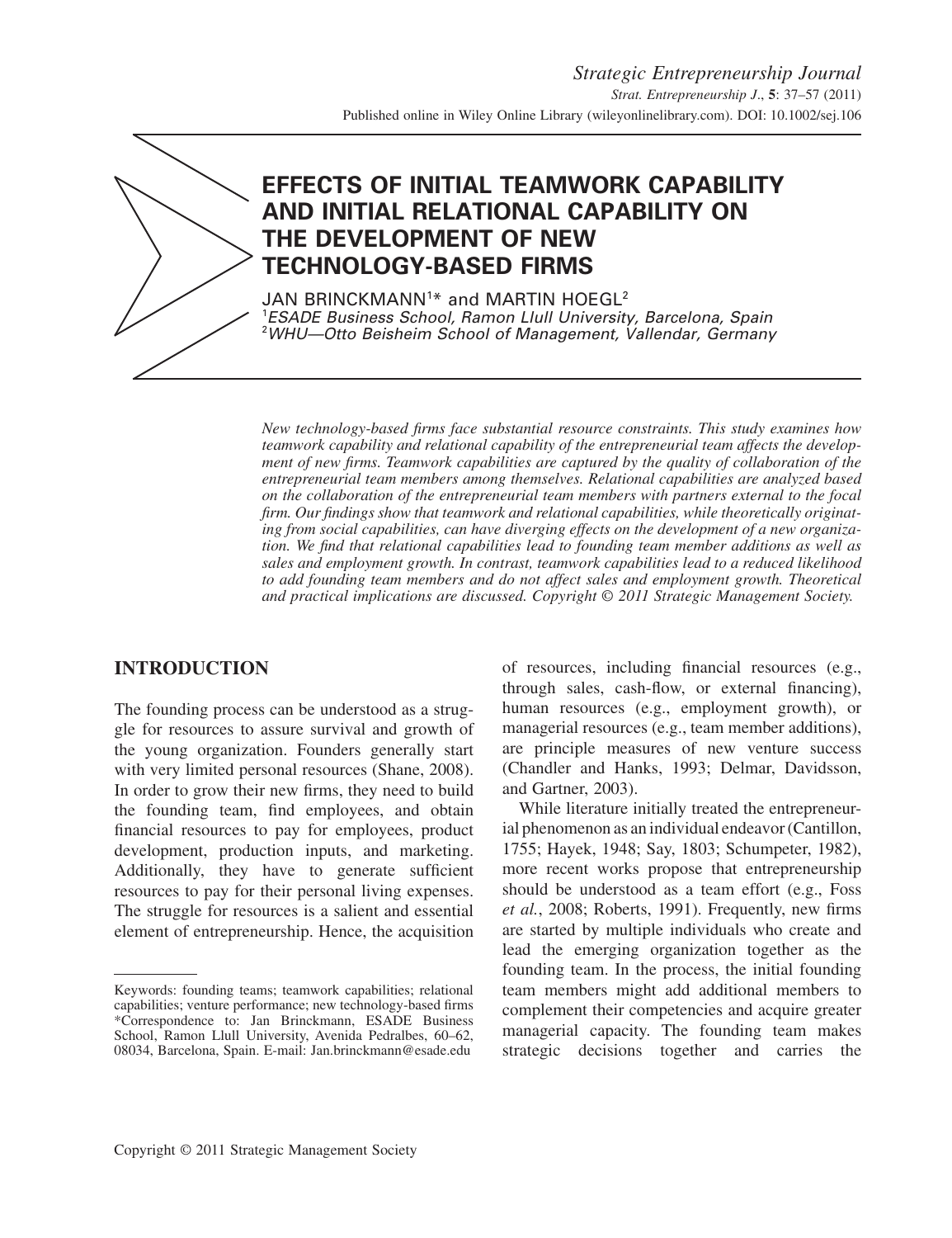responsibility for their decisions. In contrast to top management teams (TMTs) of established corporations, the members of founding teams commonly share ownership. Generally, the founding team starts as an emerging team with limited prior joint work experience and non-established roles within the team. In founding teams, members mutually selfdetermine their membership, while TMT membership in established firms is largely determined by the board of directors. As the firm develops and more team members are added to the founding team to complement existing competencies and add managerial capacity, the founding team evolves into a more managerial-oriented TMT. In this article, we use the term 'founding team' to refer to the initial team configuration and the term 'entrepreneurial team' as a more encompassing, general term for TMTs of new firms. Though extensive literature is devoted to TMTs of established organizations, limited research is dedicated to entrepreneurial and, especially, founding teams. However, the unique characteristics of founding teams provide a valuable context to analyze how the capabilities of the initial team affect the development of a new organization.

Early in the management literature, abilities of founding teams were identified as a prime limitation for firm growth. The theory of the growth of the firm proposes that while business opportunities might be abundant, founding teams constrain firm development as they determine the speed by which resources can be acquired and configured in a value-creating fashion to pursue business opportunities (Penrose, 1959). Penrose's theory in particular draws attention to the social processes prevalent in the teams as they determine both the functioning of the team as an administrative unit and its managerial capacity. While the theory of the growth of the firm subsequently inspired various theoretical contributions such as the resource-based view (e.g., Amit and Schoemaker, 1993; Barney, 1991; Grant, 1991; Rugman and Verbeke, 2002), capability (e.g., McEvily, 2005; Grant, 1996; Helfat and Peteraf, 2003), dynamic capability (e.g., Drnevich and Kriauciunas, 2011; Teece, Pisano, and Shuen, 1997; Teece, 2007) or dynamic managerial capability theory (Adner and Helfat, 2003; Sirmon and Hitt, 2009), the empirical analysis of a founding teams' early abilities on the development of their firms has been limited. Initial empirical studies in the entrepreneurship domain suggest that the *early* resource endowment, such as the founder's initial human

capital and social capital, impact subsequent resource acquisition (Chandler, 1998; Florin, Lubatkin, and Schulze, 2003)—yet these findings refer to individual-level studies. At the firm level, entrepreneurship research stresses that a firm's capability to deploy its initial resources improves subsequent firm performance (Baron and Markman, 2003; Boccardelli and Magnusson, 2006; Man, Lau, and Chan, 2002). Moreover, research on entrepreneurial team processes stresses that social processes (such as cognitive conflicts) benefit firm performance, while affective conflicts reduce performance (Ensley, Pearson, and Amason, 2002). In this study, we build on prior research by analyzing the effects of the founding teams' social capabilities at start-up on different dimensions of firm development. To provide novel insights, we distinguish between two social capabilities: teamwork capability and relational capability. Teamwork capabilities are captured by the quality of collaboration of the founding team members among themselves (Hoegl and Gemuenden, 2001). Relational capabilities pertain to the collaboration of the founding team members with external partners (Capaldo, 2007; Eisenhardt and Schoonhoven, 1996; Walter, Aver, and Ritter, 2006). We define the founding team as the group of people who jointly lead the new firm, determine top-level business decisions and have the responsibility for these top-level decisions. The start-up time is defined as the time when the team members first got together to jointly pursue the business opportunity.

With regard to firm development measures, we distinguish between three firm development dimensions: (1) growth in managerial resources (team member additions to the founding team); (2) human resources (employment growth); and (3) financial resources (revenue growth). Additions to the founding team indicate the future potential of an increased capacity of the top management team (e.g., Adner and Helfat, 2003; Penrose, 1959). Employment growth reflects internal development progress, while revenue growth indicates market-related progress (Delmar *et al.*, 2003). Figure 1 depicts the research framework of this article.

The analysis of these distinct dimensions provides a more comprehensive understanding of the effects of two central social capabilities at the time of startup. We contrast their diverging effects on firm development measures. While social capabilities are frequently portrayed as beneficial (Hitt *et al.*, 2001), the distinction between the two social capabilities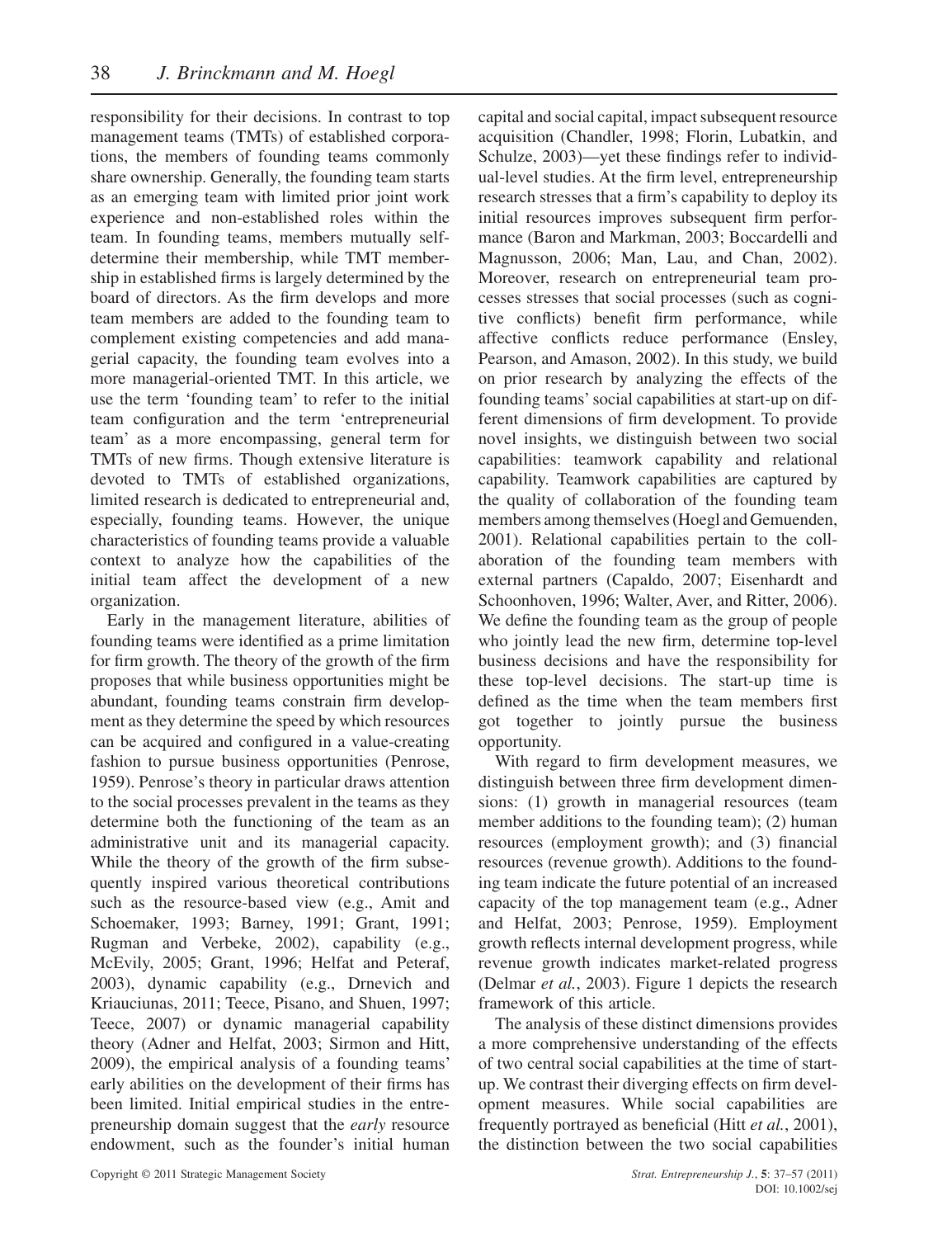

Figure 1. Research framework

allows us to elaborate a more detailed understanding. More specifically, it provides a basis for three main contributions to literature.

First, with regard to teamwork capability, we contribute to extant research on teams (Hoegl *et al.*, 2004; Mathieu and Weinkauf, 2008). While teamwork is commonly presented positively, we discuss potential negative implications of close initial teamwork capabilities and depict how these might limit new firm growth. We discuss how close team collaboration can lead to an aversion against subsequent team member additions, limiting the basis for competence growth and an increase in the managerial capacity of TMTs.

Second, building on prior research, we examine whether initial relational capabilities of the founding team constitute antecedents for new firm resource growth. Strategy research on established businesses has found that relational capabilities support knowledge acquisition, the creation of organizational capabilities, and the success of innovation projects (Capaldo, 2007). However, there are also indications in management research that repeated partnerships can decrease performance, especially in environments with greater technological uncertainty (Goerzen, 2007). Prior entrepreneurship research finds that networks of founders foster new firm development (Davidsson and Honig, 2003; Lechner, Dowling, and Weipe, 2006). Yet, fledging firm networks need to be actively managed (Alvarez, Ireland, and Reuer, 2006; Gulati and Higgins, 2003; Hite and Hesterly, 2001). To shed more light on the effects of network capability in the context of new firms, we conceptually and empirically probe the impact of a founding team's initial relational capabilities on

the management team, staff, and revenue growth.

Third, our analysis provides theoretical additions and empirical analysis of relationships proposed by the theory of the growth of the firm. By distinguishing between intrateam capabilities and capabilities regarding the interaction of the team with external partners, we are able to identify more specifically which initial capabilities can present a limitation to the growth of the firm and how the limitations manifest themselves.

Our research framework links the TMT level with firm-level performance. In so doing, we build on prominent literature that suggests TMT characteristics impact firm performance (Becker, 1975; Hambrick and Mason, 1984; Penrose, 1959). The limited initial size of the new firms and the absence of pre-established routines promise that the effects of founding teams on new firm performance are less confounded by other factors. We test hypotheses with data from  $212$  new technology-based firms (NTBFs). These firms are of special interest to us for various reasons. First, while NTBFs are unlikely to be representative of the population of new firms, they still form an important subgroup with respect to job creation, innovation, and national competitiveness (e.g., Almus and Nerlinger, 1999; Audretsch, 1995). Second, NTBFs are prevalently founded and lead by teams (e.g., Roberts, 1991). Third, by and large, growth is an important dimension for founding teams of NTBFs (Almus and Nerlinger, 1999; Roberts, 1991). Fourth, because NTBFs generally have augmented resource demands due to intensive research and development efforts, the need of highly skilled labor, expensive production facilities, and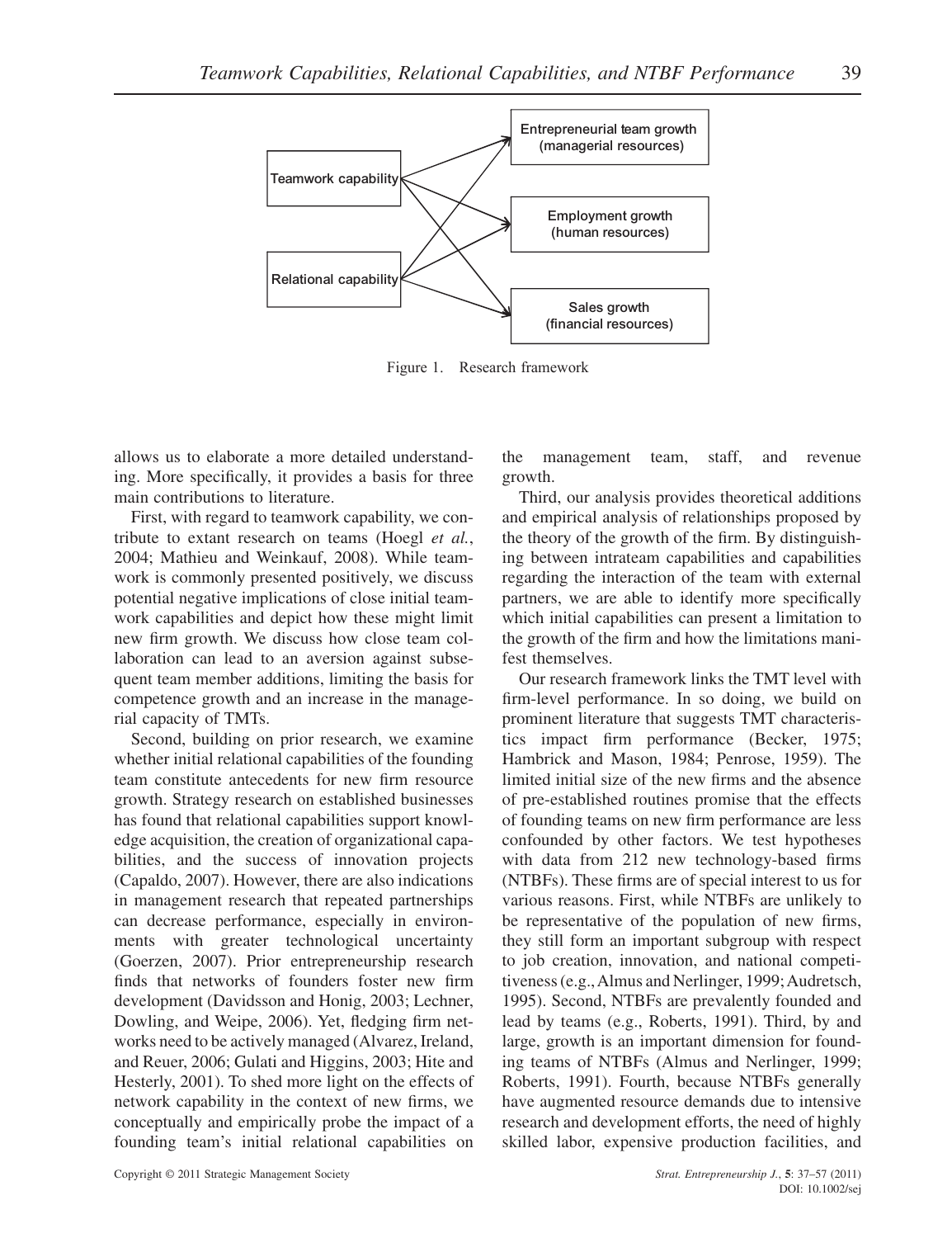costly sales and distribution systems, they provide a fertile ground to study resource acquisition and utilization.

#### **THEORY AND HYPOTHESES DEVELOPMENT**

The literature on the resource-based view (RBV) provides valuable insights as it serves to explain the variance in performance between different firms by focusing on their resources. Resources include: (1) physical capital, such as equipment, physical technology, and location; (2) human capital including managerial capabilities and social relationships; as well as (3) organizational capital resources, such as formal and informal planning within the firm and with external partners (Barney, 1991; Grant, 1991). Resources can be a source of competitive advantage if they are valuable, rare, difficult to imitate, and difficult to substitute. Firms can be viewed as bundles of tangible and intangible resources. Management needs to develop a unique resource configuration over time to assure competitiveness (Galunic and Rodan, 1998). While the RBV was primarily developed for established firms, scholars increasingly adopt and refine the RBV to explain new firm emergence and development (Alvarez and Busenitz, 2001; Hanlon and Saunder, 2007). Extending the RBV to the context of start-up companies, entrepreneurship can be understood as a process in which entrepreneurs identify, control, and leverage resources to pursue aspirations and exploit perceived opportunities (Haber and Reichel, 2007; Venkataraman and Sarasvathy, 2001). According to the RBV, entrepreneurs are assemblers and organizers of resources. Their capabilities determine the utilization of the limited resource of the new firms and subsequent growth (Alvarez and Busenitz, 2001; Castanias and Helfat, 1991, 2001; Chandler and Jansen, 1992; Penrose, 1959). Following the theory of the growth of the firm, the functioning of the TMT as a managerial unit determines its capabilities to obtain and use resources (Penrose, 1959). Building on this notion, recent literature underlines the importance of resource management, which is conceived as the synchronization of resource-related investment, bundling, and deployment decisions (Sirmon and Hitt, 2009; Sirmon, Hitt, and Ireland, 2009). Moreover, a firm requires dynamic management capabilities to continuously reconfigure the resource base (Adner and Helfat, 2003). Consequently, we

consider the quality of collaboration of the founding team members among themselves (i.e., teamwork capabilities) and with external partners (i.e., relational capabilities) as key capabilities in the founding and growth process.

#### **Initial teamwork capabilities and resource acquisition**

While the theory of the growth of the firm provides general propositions about the importance of effective team processes, literature on team processes and team dynamics more specifically addresses effects of teamwork capabilities on team and firm performance. Research on teams in established companies finds that the quality of teams' collaborative processes improves performance of innovation projects, which are of particular relevance to our study since they share similarities with NTBFs. Such tasks are characterized by high degrees of novelty, complexity, and uncertainty, requiring a high degree of collaboration in order to determine task strategies and coordinate various contributions (Olson, Walker, and Ruekert, 1995). As argued by Sicotte and Langley (2000), teams involved in innovative projects are more likely to face uncertainty and ambiguity that inevitably result in unpredictable situations and sometimes even confusion. Furthermore, at start-up there is a much higher likelihood of disruption and frustration as team members face this uncertainty and unpredictability. Moreover, much is at stake for the founders during the initial start-up because their personal goals, personal investments, career success, and social interaction are generally interwoven with the new firm development. This requires intense collaboration of team members in a non-preprogrammable task environment with strong reciprocal interdependencies and high information processing requirements (Daft and Lengel, 1986; Hoegl, Parboteeah, and Gemuenden, 2003).

In such a context, the initial teamwork capabilities of team members, in our case the founding team members, likely affect the growth and development of a NTBF, similar to how high teamwork quality drives performance in corporate innovation projects (Hoegl and Gemuenden, 2001; Hoegl *et al.*, 2004; Sethi and Nicholson, 2001). In teams with high teamwork capabilities, team members communicate relevant information openly (Hauptman and Hirji, 1996; Katz and Allen, 1988), coordinate their activities (Adler, 1995; Faraj and Sproull, 2000), mutually support each other in team discussions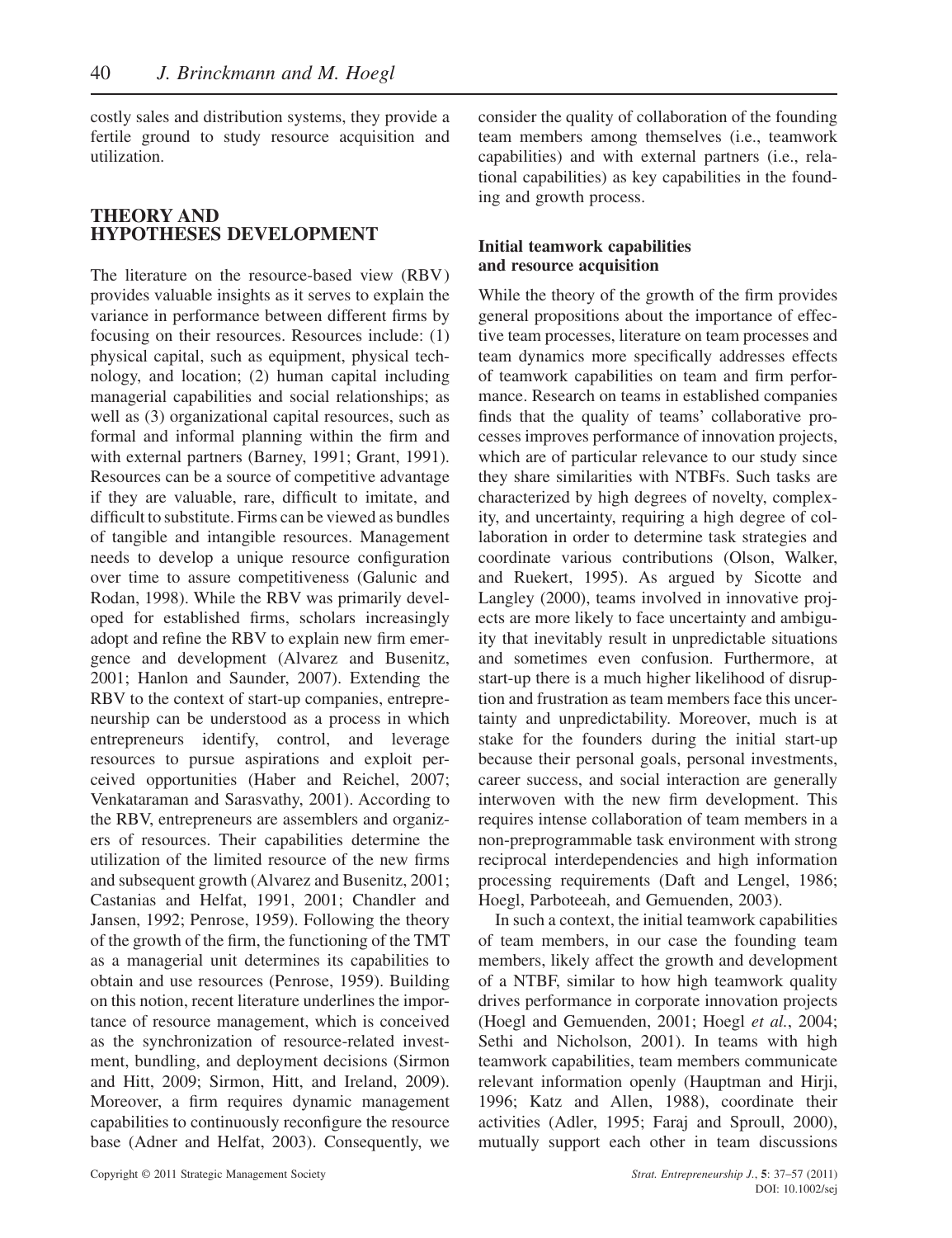and individual task work (Cooke and Szumal, 1994; Tjosvold, 1984), as well as establish and maintain work norms of high effort (Hackman, 1987; Weingart, 1992). Teamwork capability of the NTBF's founding team at start-up is likely to influence firm growth because teamwork capability reflects itself in high-quality teamwork among the founding team members. The high-quality teamwork fosters the utilization of every member's full potential in terms of relevant knowledge and skills (Seers, 1989). Moreover, it increases the NTBF's capacity to react to sudden and unforeseen changes in its environment (such as competitors' actions or new technological development), as well as in its internal processes (such as negative test results and the need for further experimenting) (Iansiti, 1995). As such, teamwork capability leads to better and faster decision making and subsequent implementation of corrective action, if needed.

Largely supporting this notion, prior entrepreneurship research shows that such teamwork-related individual social competencies as social perception, social adaptability, and expressiveness can increase the financial success of new firms (Baron and Markman, 2003). Similar positive results were obtained for characteristics such as interpersonal flexibility, team commitment, and helpfulness (Watson, Ponthieu, and Critelli, 1995). Other studies show that prior common teamwork experience has a positive effect on survival, profits, and growth (Roure and Keeley, 1990; Roure and Maidique, 1986). Additionally, team cohesion is found to augment firm growth in a sample of high-growth fi rms (Ensley *et al*., 2002).

Following the theory of the growth of the firm and team literature, we expect that founding teams with greater teamwork capabilities at start-up will, in consequence, drive and accommodate more rapid resource growth in terms of additional revenues and additional employees. Thus, we propose:

*Hypothesis 1: Initial teamwork capabilities of the founding team relate positively to employment growth.*

*Hypothesis 2: Initial teamwork capabilities of the founding team relate positively to revenue growth.*

Teamwork capability is reflected in closer team collaboration. Closer team collaboration at start-up, however, can lead to an internal orientation, with a strong belief in the potency of the current team and a high degree of cohesion (Janis, 1995). The literature on small groups in organizations has identified such inward orientation in the form of groupthink, i.e., a highly cohesive team's overly pronounced belief in its capabilities and its strive for unanimity in decision making (Janis, 1995; Neck and Moorhead, 1995). This internal focus can lead to avoiding new team member additions, because team members believe in the effectiveness of their team and ignore the value of adding new team members (Chandler, Honig, and Wiklund, 2005). As such, a highly cohesive founding team, reflected in intense team collaboration at start-up, may quickly develop a shared belief that it has all it takes to be successful and that any additions are not only superfluous, but may interfere with the current (and desired) unanimity of decision making. Adding new members to the founding team, however, has been described as a key determinant for the longer-term development of new firms, as the further growth of the company regularly hinges on an increasing managerial capability at the top of an expanding NTBF (Adner and Helfat, 2003; Penrose, 1959; Schreyögg, and Kliesch-Eberl, 2007). Notwithstanding the notion that in uncertain times it may well be more prudent for an NTBF not to add members to the top management team, adding team members is generally indicative of firms' growth or growth expectations.

The extant research on entrepreneurial team member additions finds that homophily—the similarity between members' characteristics—is a dominant selection criteria (Ruef, Aldrich, and Carter, 2003). Team members with similar characteristics exhibit greater levels of interpersonal attraction, trust, understanding, and social affiliation compared to dissimilar individuals. Team members who collaborate closely might perceive outsiders generally as being more different compared to their existing members as they have adopted similar working standards, communication styles, etc. (Guzzo and Shea, 1992; Lichtenstein *et al.*, 1997). An inclination toward homophily paired with a perceived heterogeneity of potential new team members could lead to limited proclivity to add new members. New team members also need some time to adjust and integrate in the team in order to work effectively (Penrose, 1959). Team members who perceive that they belong to a well-functioning team might also fear a negative change in team dynamics due to member additions (Forbes *et al.*, 2006). Since new entrepreneurial team members generally get an equity stake in the firm, the risks associated with dysfunctional team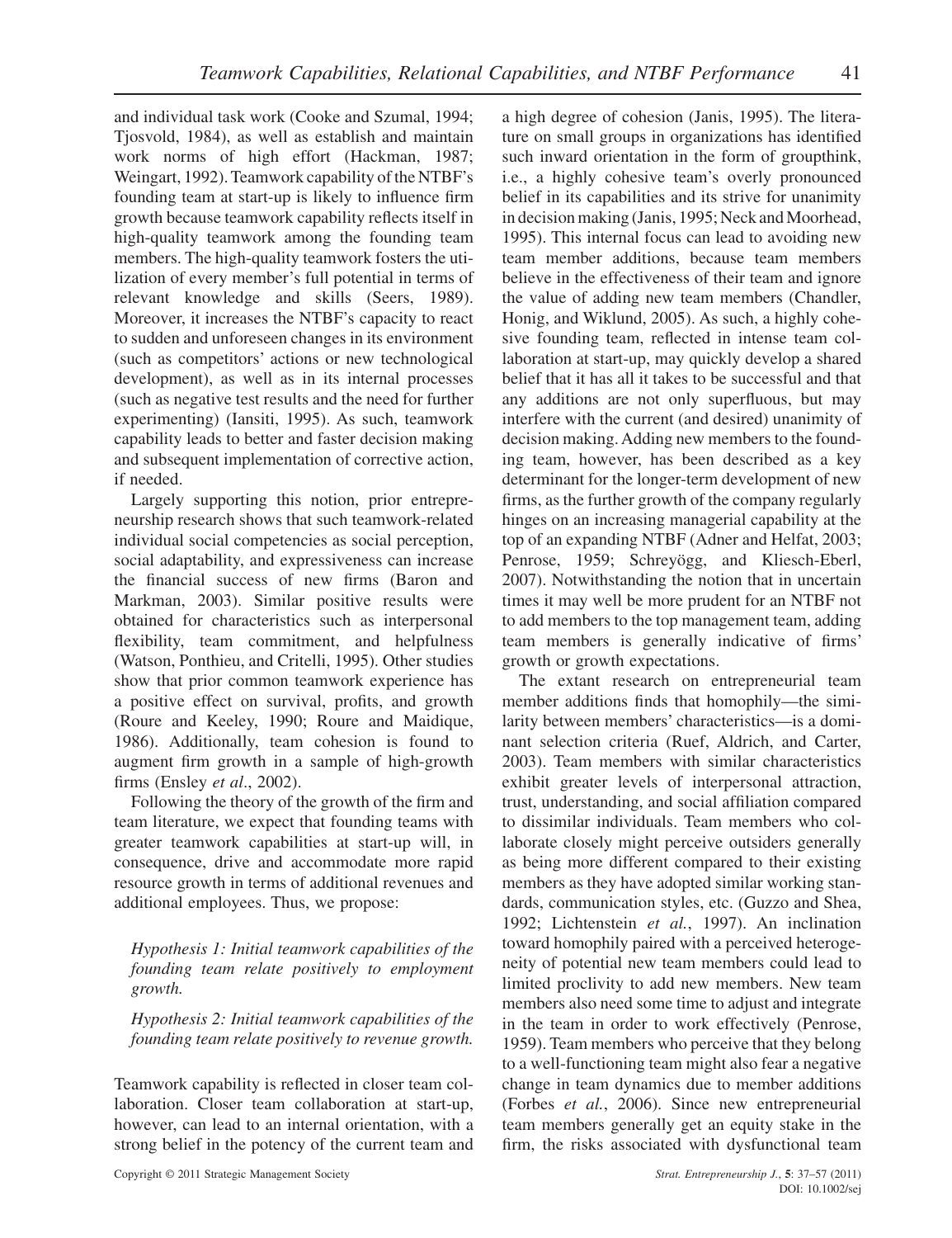dynamics go beyond the immediate team performance outcome, but include additional governance and financial risks as well (Blyler and Coff, 2003). Therefore, it can be expected that a closely collaborating team will tend to avoid team member additions, either intentionally or unintentionally. Thus, we expect that the founding team's initial teamwork capabilities will lead to fewer additions of managerial resources at the top management team level.

*Hypothesis 3: Initial teamwork capabilities of the founding team relate negatively to additions of entrepreneurial team members.*

#### **Initial relational capabilities and resource acquisition**

Following resource dependence theory, a firm's survival and growth depends on the acquisition of resources from its environment (Pfeffer and Salancik, 1978). Due to its resource limitations at start-up, yet immediate resource needs, resource acquisition is a critical task for new firms. In competition with established firms for scarce resources, new firms face a liability of newness (Stinchcombe, 1965) and a liability of smallness (Bruderl and Schusser, 1990). Additionally, information asymmetry between the founders and external resource providers hinders resource acquisition (Janney and Dess, 2006; Stuart, Ha, and Hybels, 1999). In order to overcome these liabilities and hindrances, the founding team needs to effectively and efficiently manage the exchange with its environment. Strategic network theory proposes that resources are obtained through the interactions of the founding team with network members outside the firm (Leung et al., 2006; McEvily and Zaheer, 1999; Stuart, Hoang, and Hybels, 1999). A network can be understood as a set of connections and exchanges between actors (Fombrun, 1982; Larson, 1991). The networks of new firms are an amalgamation of personal networks of the founders and organizational networks (Eisenhardt and Schoonhoven, 1996; Johannisson, 2000; Lechner *et al.*, 2006). The personal networks comprise social relationships of the founders with individuals such as friends, relatives, and former colleagues. The organizational network encompasses interorganizational relationships of the new firm (Lechner *et al.*, 2006). At start-up, the personal networks of the founders generally constitute the organizational network of the fledging firm to a great extent (Hallen,

2008). As the organization grows and an accomplishment record is established, organizationspecific networks, such as networks of employees or investors, are likely to complement the founders' personal networks. Yet, the personal networks of the founders remain a prominent determinant of the networks (Hallen, 2008).

Especially at start-up, the founding team's network can provide new firms with access to critical resources such as legitimacy, reputation, technologies, financing, human resources, and facilities, as well as information regarding markets, marketing, and business opportunities (e.g., Gulati and Higgins, 2003; Starr and MacMillan, 1990; Stuart, Hoang, and Hybels, 1999). Alternatively, the founding team can leverage the new firms own resources through networking (Eisenhardt and Schoonhoven, 1996). The founding team can allow external partners to use its resources in its value-creation chain, e.g., by leasing R&D facilities or production services to another firm. In the marketing field, the founding team can use the NTBF's customer base to market complementary products from other firms. Furthermore, network partners can provide important endorsement to reduce perceived risks and uncertainty by other stakeholders (e.g., Podolny and Stuart, 1995; Stuart, Hoang, and Hybels, 1999). Larson (1992) suggests that social networks are preconditions for such economic exchanges. The founders' networks at start-up -their direct and indirect ties—are oftentimes the main source of social capital for the new firms (Dubini and Aldrich, 1991; Hallen, 2008; Larson, 1992; Watson, 2007).

However, the network of the founders presents merely the potential for access to critical resources for the new firm (Baron and Markman, 2000; Blyler and Coff, 2003). To capture the value of their network, founders need to engage in exchange with members of the network through networking activities. In order to carry out network activities, founders need initial relational competencies (Baron and Markman, 2003). Both elements, the access to the network as well as initial relational competencies in using the network, are important for new firm development (Baron and Markman, 2003; Dubini and Aldrich, 1991; Ostgaard and Birley, 1994). Starr and MacMillan (1990) propose that utilizing resources at reduced costs distinguishes entrepreneurs from administrators. These authors suggest that founders oftentimes exchange economic resources for their social resources. Strategic network theory also points to negative effects of networking between the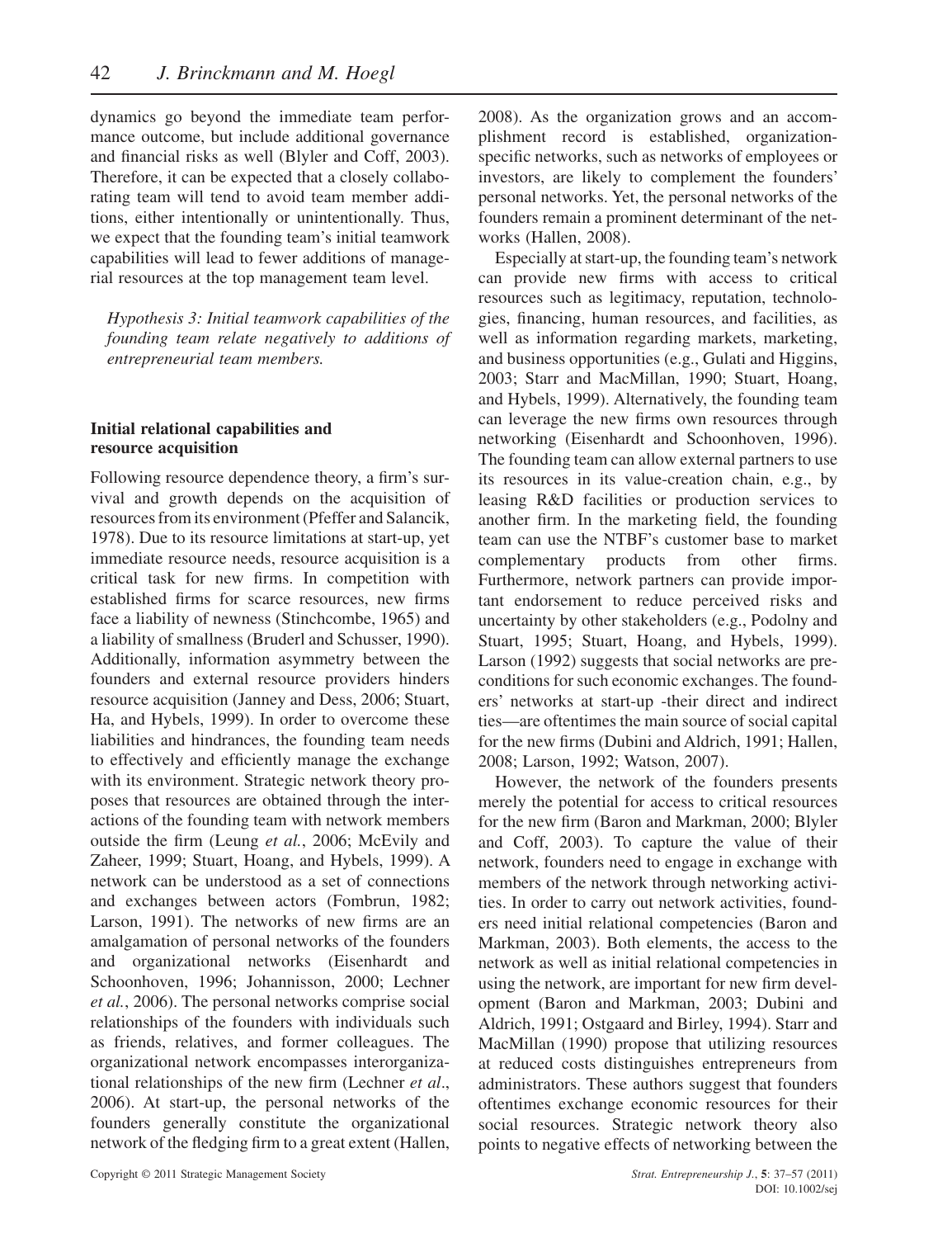founding team and external contacts. These can consist of lockout and overembeddedness effects (Goerzen, 2007; Uzzi, 1997). Additionally, alliance literature highlights potential disadvantages, such as transaction costs, lack of internal competence development, and reduced cash flow due to revenue or income sharing (e.g., Eisenhardt and Schoonhoven, 1996). Yet, prior empirical entrepreneurship research finds mainly positive effects. According to West and Noel (2002), networking activity of founders increases firm success. Other research shows that the participation in start-up counseling programs increases a firm's chance of survival (Chrisman and McMullan, 2004). Also, political competence encompassing the involvement of people, firm/team complementarities, and the gathering of external support increases profitability and growth of small manufacturing firms (Chandler and Jansen, 1992). Following the concept of relational capability developed in the context of established firms (Capaldo, 2007), new venture teams can obtain critical knowledge, build internal capabilities, and derive economic returns based on their initial network ties. Moreover, since the network ties are repeatedly deployed (tie repetition) and new ties are frequently established based on prior ties (tie transitivity), the initial relational configuration determines subsequent relation developments through strong path dependencies (Hallen, 2008). As such, we argue that a founding team's initial relational capability fosters a NTBF's development in terms of both financial and human resource growth. Formally, we posit:

*Hypothesis 4: Initial relational capabilities of the founding team are positively related to employment growth.*

*Hypothesis 5: Initial relational capabilities of the founding team are positively related to revenue growth.*

With regard to team member additions, we expect that founding teams with higher initial relational canabilities embrace more of an external orientation (Baron and Markman, 2000; Mehra *et al.*, 2006; Yli-Renko, Autio, and Sapienza, 2001). The more outwardly oriented teams will have a general appreciation of the valuable resources outside the team and the firm. Research on team external interactions in established firms underscores the importance of such outward orientation (Ancona and Caldwell, 1990, 1992). Moreover, they will also possess better

information about team enlargement opportunities in their environment since they have greater exposure to potential team partners. Integrating new external partners, such as a financial or marketing specialist, into the firm by enlarging the founding team can lower transaction costs and increase the managerial capacity of the team (Penrose, 1959). Thus, we expect founding teams with strong initial relational capabilities to be more likely to expand their managerial capacity and knowledge base by adding members to the entrepreneurial team. Hence, we hypothesize:

*Hypothesis 6: Initial relational capabilities of the founding team are positively related to the acquisition of entrepreneurial team members.*

### **METHOD**

### **Sample**

Our sample was selected from different German technology industry registrars (VDI Technology Centers, AMA Verband für Sensorik, ADT Bundesverband Deutscher Innovations, Technologie und Gründerzentren e.V., BioTOP, Vereinigung Deutscher Biotechnologieunternehmen), and from specific industry fair catalogs (Laser Optik Messe Berlin, Hannover Messe). Companies qualified to participate in our research if they met the following criteria: (1) focus on high-technology products; (2) own research and development, production, and marketing activities (no trading businesses); and (3) found and led by at least two persons. The first requirement was introduced due to the special importance of technology firms in the entrepreneurship field. The second requirement was introduced to obtain a homogenous sample of production-based technology firms and to exclude trading businesses, which have very different resource characteristics. The third requirement was introduced to reflect our research framework and select only team-founded ventures. Founding team membership was defined by three conditions, persons who: (1) jointly lead the firm; (2) make key decisions at the executive level together; and (3) share the responsibility for these decisions.

Companies willing to participate in our study received questionnaires which could be completed electronically or in a printed version. We addressed the questionnaire to the CEO of the NTBF. In order to address a potential response bias, we undertook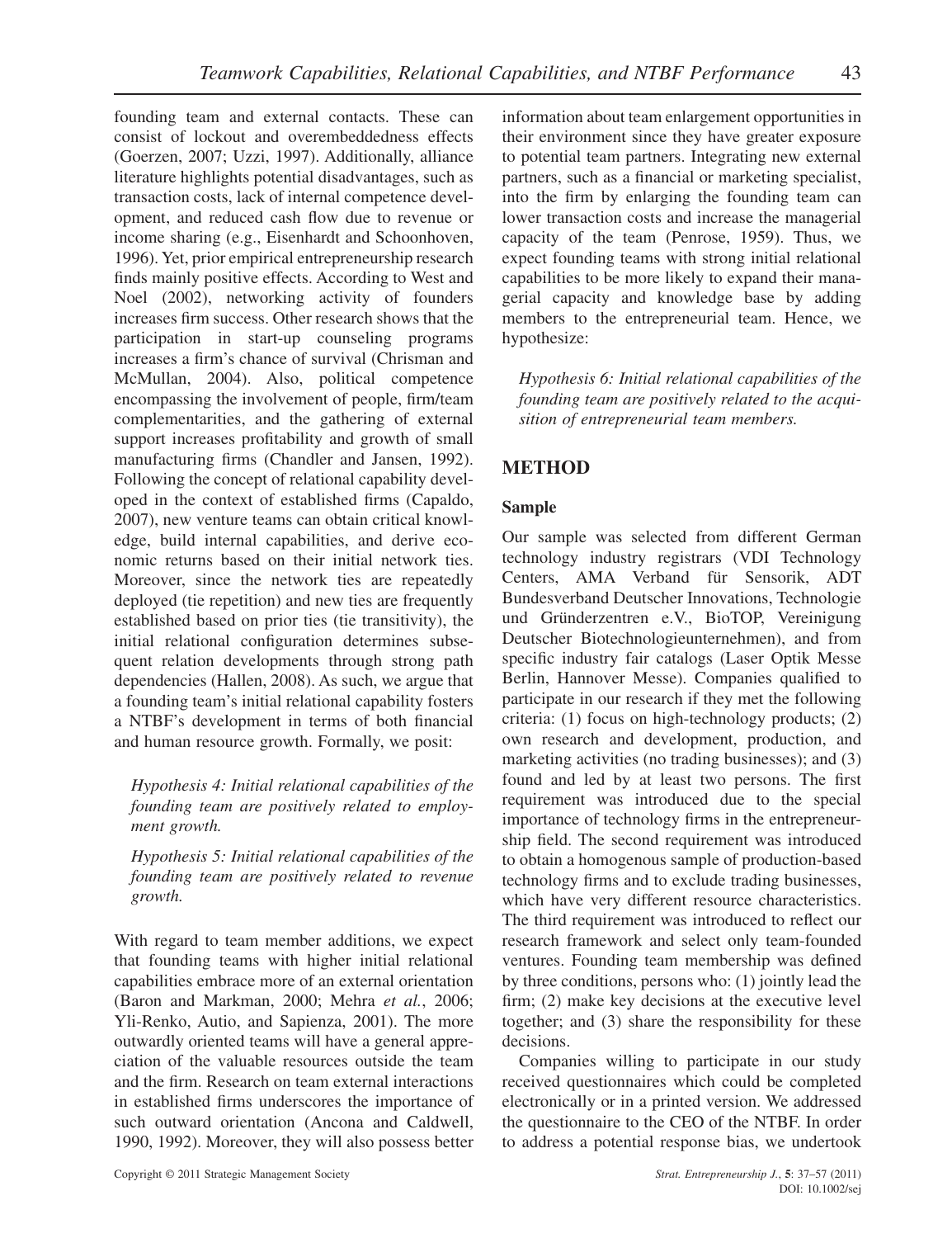different measures. First, we designed the questionnaire to be appealing to our target population through intensive pretests (topic, format, lengths, cover letter, free mail return postage, and electronic submission possibility). Second, we intensively followed up after sending the questionnaire (Kanuk and Berenson, 1975). Third, following other researchers (e.g., Becherer and Maurer, 1999; Chrisman and McMullan, 2004; Kazanjian and Drazin, 1989), we compared central descriptive data of early versus late respondents with regard to key descriptive data (number of team members, team and external collaboration assessments, sales and employment figures). T-tests comparing the variable means of central descriptive measures (number of team members, team and external collaboration assessments, sales and employment figures) of these two groups indicated no significant difference between early and late respondents. Out of the 617 contacted companies, 212 completed the questionnaire, yielding a response rate of 34 percent.

We employed several measures to address a potential retrospective bias. First, we asked respondents for start-up and current assessments of teamwork and relational capabilities. The specific distinction should assist respondents in distinguishing between the different time instances. Moreover, respondents had to specify specific activities at startup, which was also intended to create more awareness about the different time points. Second, we validated subjectively assessed data with more objective background data. For example, when asking about specific competencies, we analyzed whether their background experience justified the assessments. The comparison of more objective background data with their subjective assessments (ANOVA and correlations) signaled validity of their recalled assessments. Third, we added a control variable for age of the venture. If a systematic—e.g., 'positive performance recall' bias—affects the respondents, this variable should largely capture this bias. Fourth, in additional analyses, we made a median age sample split and assessed the relationships for the younger subsample in comparison with the prior results from the total sample. In these analyses, the coefficients were similar yet nonsignificant due to the reduced sample size when estimating employment and sales growth. The regression estimating team member additions yielded significant results that supported our prior findings.

The contact data of the CEOs reveals that eight out of 178 (4.5 percent) respondents were female.

Prior to the founding, 68 percent of the respondents worked in technology functions (68 percent), 55 percent worked in marketing, and 54 percent had a financial management background. The companies in the sample were active in the following technological areas: micro (36), nano (25), medical (17), biotechnology (20), electronics (54), instrument development (26), and laser/optics (27). Initially, the average founding team consisted of two to three members and their firms had two to three additional employees. We eliminated five cases that were less than 13 months old, representing 2.4 percent of the total sample. At the time of data collection, the median age of the firms was six years  $(SD: 3.7)$ , the median sales of these companies was  $\epsilon$  650,000 (SD:  $\epsilon$  2,113,000), and the median number of employees was 10 (SD: 32.0). In the first year the NTBFs had average sales of  $\epsilon$  216,000 (SD: 670,000) and five employees  $(SD: 9.82)$ . Many  $(111)$  firms had an independent founding background, while the remaining firms originated from corporate or academic organizations. Thirty-seven percent of the NTBFs were able to finance themselves from cash flows. While this sample might not be representative of the general NTBF population as indicated by the elevated average sales and employment numbers, the sample characteristics nevertheless suggest adequacy with regard to our understanding of highgrowth NTBFs, which is the focus of the theory underlying this research (Penrose, 1959).

#### **Dependent variables**

The growth of new firms is a complex, multidimensional phenomenon. Hence, scholars advocate applying multiple dependent variables to capture the multifarious development of new firms (Delmar *et al.*, 2003). In order to depict the growth of the NTBFs, we used three dependent variables: team member additions, employee additions, and sales growth.

Penrose highlights how the size of a founding team affects its managerial capacity. Thus, studying the team member additions indicates the acquisition of managerial capacity at the top of the firm. Moreover, additional literature building on Penrose's work such as resource-based literature (Amit and Schoemaker, 1993; Barney, 1991; Hitt *et al.*, 2001; Hitt *et al.*, 2006), capability-based literature (McEvily, 2005; Grant, 1996; Helfat and Peteraf, 2003), dynamic capability literature (Blyler and Coff, 2003; Coff, 2010; Dosi, Nelson, and Winter,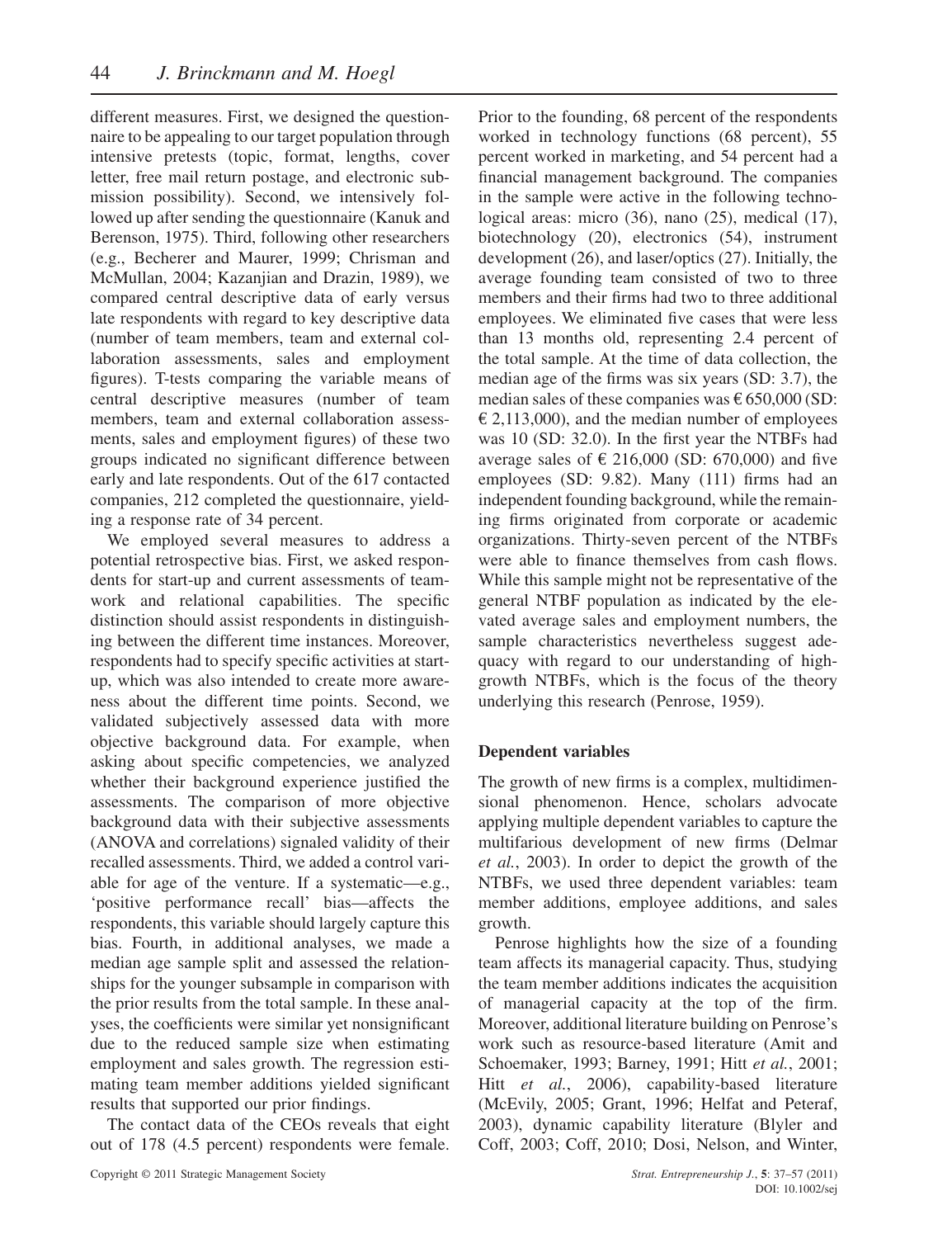2000; Eisenhardt and Martin, 2000; Helfat *et al.*, 2007; Teece, 2007), and literature on dynamic managerial capabilities (Adner and Helfat, 2003; Sirmon and Hitt, 2009) propose that adding founding team members can facilitate the development of managerial capabilities over time and, consequently, enables firm growth. Team additions were calculated based on data provided by respondents since public data on these private firms were not available. Respondents were specifically asked to identify the number of additions to their founding team during the venture. In order to control for the age of the firms, we computed the team additions per year.

Employment growth is the resource measure to capture the growth in overall human resources of the firm. Employment growth is a prominent growth measure (Birley, 1987; Delmar *et al.*, 2003; Kazanjian, 1988; Westhead, 1995). The employment growth numbers were calculated by subtracting the initial number of employees from the number of employees at the time of the study. In accordance with prior research, the employment growth figures were calculated as employment growth per year.

The sales growth variable can be understood as an indicator of resources customers transfer to the firm. Sales growth is also a frequently used measure to capture firm development, especially when focusing on growth firms (Delmar et al., 2003; Kazanjian, 1988). Sales growth signals trust of customers in the company and strength in the marketplace. Additionally, sales generally imply a financial benefit to the firm. Research highlights the importance of sales for financing growth of NTBFs (Brinckmann, Salomo, and Gemuenden, forthcoming). In analogy to employment growth, the sales growth variable was calculated by subtracting initial sales from the sales figure at the time of study. Again, sales growth was computed as sales growth per year.

#### **Independent variables**

The initial teamwork capability construct was based on the teamwork quality dimensions presented by Hoegl *et al.* (2004). Based on this concept, prior entrepreneurship research derived a compact measurement scale and supported the validity of this concept for founding teams in NTBFs (e.g., Lechler, 2001; Müller, Walter, and Gemuenden, 2002). Similar to the original measure of teamwork quality, the scale employed in this study captures multiple teamwork quality facets, including communication,

Copyright © 2011 Strategic Management Society *Strat. Entrepreneurship J.*, **5**: 37–57 (2011)

mutual support, and cohesion. In addition, we validated the teamwork capability measure employed in this study with the original 38-item scale by Hoegl and Gemuenden (2001). The correlation between these measures is 0.92.

The initial relational capability construct is based on literature regarding social networking, social competence, and social capital (Capaldo, 2007; Lorenzoni and Lipparini, 1999; Walter *et al.*, 2006). The items assess the existence of network linkages with key resource providers, as well as the competence to effectively cooperate with these network partners. In our study, this construct evaluates the existence and cooperation competences with resource providers in the technological, marketing, and financial domain. Other research proposes that these three functional areas are particularly important for the development of new firms (e.g., Berger and Udell, 1998; de Bettignies and Brander, 2007; Gruber, 2007; Lechner *et al.*, 2006; Roberts, 1991; Shane, 2001; Stuart, Ha, and Hybels, 1999).

Respondents were asked to evaluate their team's initial teamwork and initial relational capabilities referring both to the start-up time. The start-up time was defined as the time when the founders joined together and undertook first activities to pursue the business opportunity. Considering the small size of founding teams (median  $= 2$  members), we adopted a key informant approach. One member of the founding team was asked to assess the team's collaboration as a team and with external partners. In new firms, founders can be considered the most knowledgeable and valid information resource (Lechner *et al.*, 2006). Following prior research, self-assessments through key informants of small groups are an adequate measurement tool (Baron and Markman, 2003; Brinckmann *et al.*, forthcoming; Chandler and Hanks, 1994; Chandler and Jansen, 1992; Delmar and Shane, 2003; Zahra and Covin, 1993). Because the median size of top team membership is two persons, a close collaboration and high information level concerning central founding issues of each executive can be assumed. Various studies illustrate the consistent assessments of different top management team members on central founding issues in the NTBF context (e.g., Chandler and Jansen, 1992; Müller *et al.*, 2002).

An exploratory factor analysis indicates that both constructs form independent factors with crossloadings below 0.35. We analyzed the internal consistency reliability of the two independent constructs. The Cronbach's alpha of the six items relating to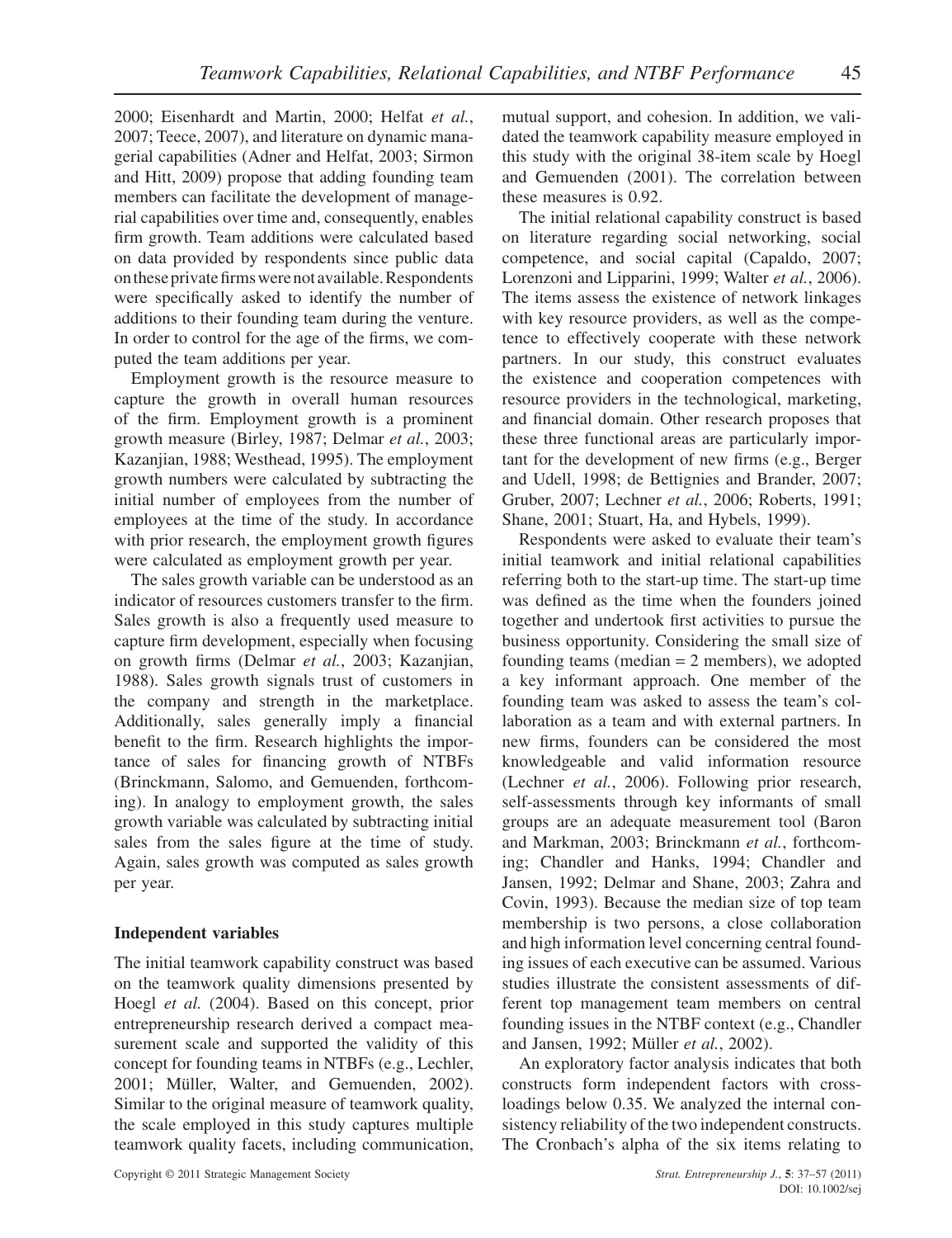teamwork capabilities is 0.93 and cannot be improved by eliminating any item. The Cronbach's alpha for the six items pertaining to initial relational capabilities is 0.79. Again, the measurement characteristics of the construct could not be improved by using a reduced scale. The items for the initial teamwork capability and initial relational capability constructs are included in the Appendix of this article.

#### **Controls**

We included a number of control variables in our analyses. A first control variable was a dummy variable capturing the background of the firm. It was coded '1' for independently founded firms and '0' for firms originated from other institutions. We also controlled for industry-specific resource acquisition effects by applying respective dummy variables for the different industries. Furthermore, we controlled for the initial team size of the firm, since human capital theory suggests that this figure could impact the subsequent resource acquisition of firms (e.g., Barkham, 1994; Cooper, Gimeno-Gascon, and Woo, 1994; Davidsson and Honig, 2003; Feeser and Willard, 1990). We also included the age of the firm as a control variable. Firms might be able to add resources more easily as they survive more years. An additional control variable related to the functional homogeneity of the founding team. It seems possible that this may have an effect on the addition of new team members (Ucbasaran *et al.*, 2003). Moreover, with regard to firm success, other research suggested that team diversity benefits firm development (e.g., Keck, 1997; Kilduff, Angelmar, and Mehra, 2000). In order to control for these effects, we computed a Herfindahl measure indicating the degree of functional background homogeneity of the team (Bunderson and Sutcliffe, 2002). Finally, we controlled for access to a resource base at start-up by including a dummy variable that captures if the new firm was able to finance itself from cash flow since its inception and another variable that measures the amount of sales in the first year.

A possible limitation of cross-sectional studies is the common source bias (Lindell and Whitney, 2001; Podsakoff *et al*., 2003). Following the categorization of Podsakoff *et al*. (2003), we used different procedural measures. We applied psychological separation by disjoining various functional, temporal, and organizational levels of analysis in the questionnaire. Additionally, we used a counterbalanced question ordering. In addition, we applied construct-based measurements for our predictor variables and used hard-coded data for our dependent variables (exact team size numbers, sales, and employment figures). These dependent variable data are generally recorded and available to respondents. As additional procedural measures suggested by Podsakoff *et al*. (2003), we protected the anonymity of the respondent, the introduction letter portrayed that the purpose of this study was purely scientific, and we highlighted the importance of accurate assessments to derive conclusions. Moreover, in order to improve the scale items, we pretested the questionnaire to eliminate ambiguous, suggestive, or multidimensional questions. Furthermore, three researchers with extensive questionnaire design and empirical analysis experience reviewed the final version of the questionnaire. Moreover, we followed a statistical procedure suggested by Lindell and Whitney (2001) to evaluate a potential common method bias, which is described later.

By referring to the start-up time, we also wanted to control for potential confounding effects such as a potential network endogeneity problem based on early venture success or networks of parent organizations (Stuart and Sorenson, 2007). Most of the founding teams have created independent start-ups. Hence, the impact of the parent organization's success on the network at start-up is not relevant. To further control for a potential impact of the parent organization's resources and success on subsequent venture dynamics, we included a control for the founding background (independent versus spin-off). Moreover, as our study focuses on effects of initial relational capabilities on long-term new venture success, the emergence of networks due to prefounding success events of the nascent firm or its founders could create endogeneity effects. To control for endogeneity resulting from pre-founding success, we include additional initial success measures as controls for network selection effects (first-year sales and ability to finance from cash flow). Comparing initial models with models employing control variables to account for early venture success or a parent organization's ties, we find consistent results, which indicate the robustness of our findings.

Table 1 presents the correlations of the variables. With regard to the correlation table, it is insightful to note that although initial teamwork capability and relational capability are two diverging and distinct concepts, they are positively related. The positive correlation indicates their common origin, since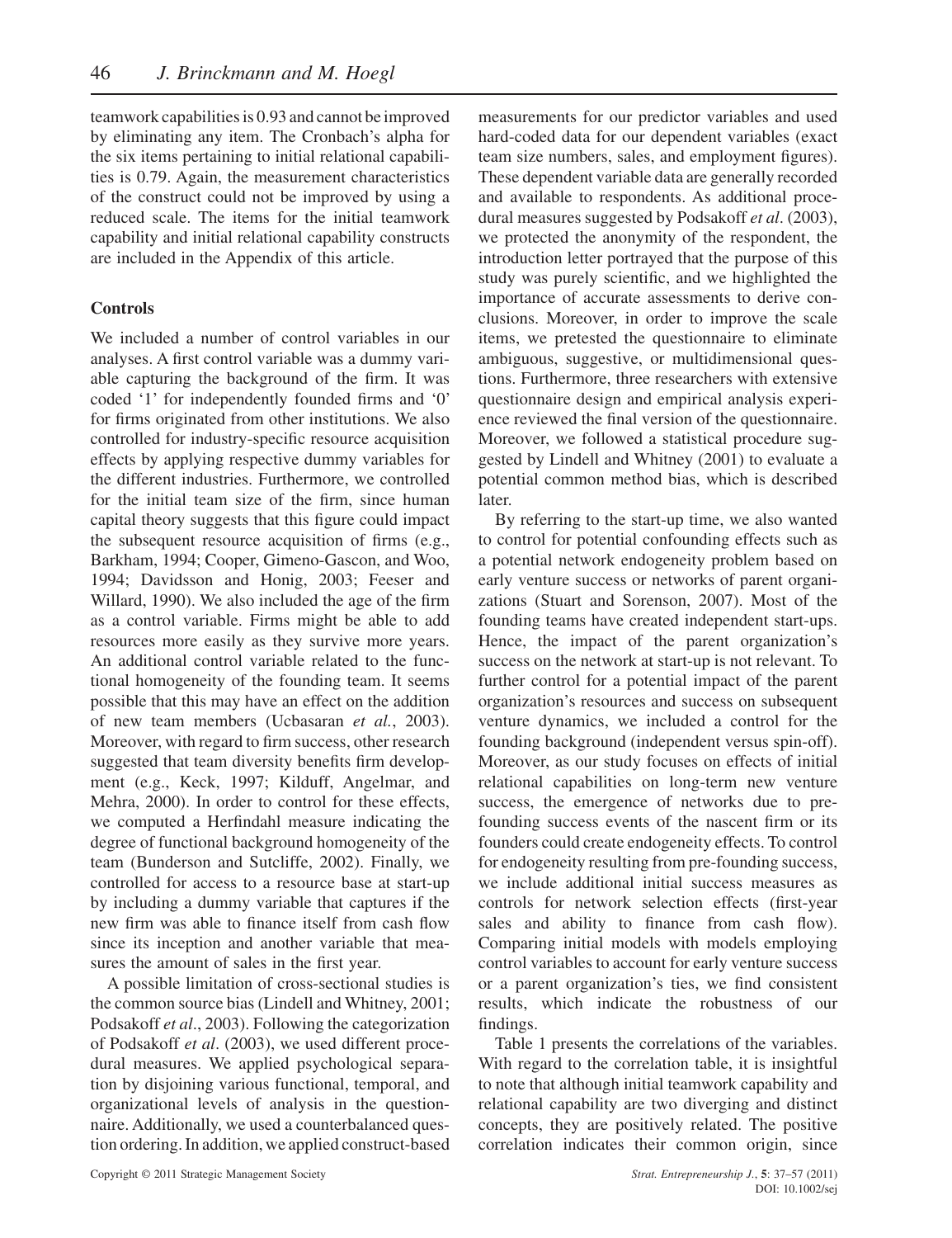| Correlation analysis<br>Table 1.                                                                                                                                                                                                   |        |             |            |         |         |         |          |         |                  |         |         |                   |                                                                                                                                                       |                |          |         |      |      |      |
|------------------------------------------------------------------------------------------------------------------------------------------------------------------------------------------------------------------------------------|--------|-------------|------------|---------|---------|---------|----------|---------|------------------|---------|---------|-------------------|-------------------------------------------------------------------------------------------------------------------------------------------------------|----------------|----------|---------|------|------|------|
|                                                                                                                                                                                                                                    | MEAN   | $_{\rm SD}$ | $\ddot{ }$ | $\sim$  | 3.      | 4.      | 'n       | Ö       | $\overline{r}$ . | ∞ं      | ö       | $\overline{10}$ . | $\exists$                                                                                                                                             | $\overline{5}$ | <u>్</u> | 4.      | 15.  | 16.  | 17.  |
| 1. Independent<br>background                                                                                                                                                                                                       | 0.59   |             |            |         |         |         |          |         |                  |         |         |                   |                                                                                                                                                       |                |          |         |      |      |      |
| Electronics<br>Σ,                                                                                                                                                                                                                  | 0.31   |             | 0.04       |         |         |         |          |         |                  |         |         |                   |                                                                                                                                                       |                |          |         |      |      |      |
| Microtechnology                                                                                                                                                                                                                    | 0.21   |             | $-0.07$    | $-0.02$ |         |         |          |         |                  |         |         |                   |                                                                                                                                                       |                |          |         |      |      |      |
| Nanotechnology<br>$\ddot{4}$                                                                                                                                                                                                       | 0.14   |             | $-0.17$    | $-0.21$ | 0.13    |         |          |         |                  |         |         |                   |                                                                                                                                                       |                |          |         |      |      |      |
| Laser/optics<br>$\overline{5}$                                                                                                                                                                                                     | 0.15   |             | $-0.04$    | $-0.11$ | $-0.11$ | $-0.05$ |          |         |                  |         |         |                   |                                                                                                                                                       |                |          |         |      |      |      |
| Biotechnology<br>$\circ$                                                                                                                                                                                                           | 0.10   |             |            | $-0.16$ | $-0.06$ | 0.09    | $-0.05$  |         |                  |         |         |                   |                                                                                                                                                       |                |          |         |      |      |      |
| 7. Medical techn                                                                                                                                                                                                                   | 0.09   |             | $-0.13$    | $-0.01$ | $-0.05$ | 0.11    | 0.09     | 0.05    |                  |         |         |                   |                                                                                                                                                       |                |          |         |      |      |      |
| Techn. instruments<br>$\infty$                                                                                                                                                                                                     | 0.14   |             | $0.08\,$   | 0.00    | 0.03    | 0.00    | 0.11     | $-0.05$ | 0.06             |         |         |                   |                                                                                                                                                       |                |          |         |      |      |      |
| 9. Nr. of initial team                                                                                                                                                                                                             | 2.62   | 0.90        | $-0.13$    | $-0.09$ | 0.03    | $-0.01$ | $-0.02$  | $-0.01$ | 0.00             | $-0.03$ |         |                   |                                                                                                                                                       |                |          |         |      |      |      |
| members                                                                                                                                                                                                                            |        |             |            |         |         |         |          |         |                  |         |         |                   |                                                                                                                                                       |                |          |         |      |      |      |
| 10. Herfindahl index                                                                                                                                                                                                               | 0.60   | 0.27        | $-0.04$    | $-0.09$ | 0.02    | 0.19    | 0.00     | $-0.07$ | $-0.01$          | $-0.06$ | $-0.12$ |                   |                                                                                                                                                       |                |          |         |      |      |      |
| of functional                                                                                                                                                                                                                      |        |             |            |         |         |         |          |         |                  |         |         |                   |                                                                                                                                                       |                |          |         |      |      |      |
| background                                                                                                                                                                                                                         |        |             |            |         |         |         |          |         |                  |         |         |                   |                                                                                                                                                       |                |          |         |      |      |      |
| 11. Age in months                                                                                                                                                                                                                  | 78.90  | 45.09       | 0.28       | $0.07$  | 0.12    | $-0.02$ | 0.03     | $-0.08$ | 0.05             | 0.08    | $-0.07$ | 0.15              |                                                                                                                                                       |                |          |         |      |      |      |
| Finance from cash<br>$\overline{12}$                                                                                                                                                                                               | 0.37   |             | $-0.04$    | $-0.03$ | $-0.05$ | 0.07    | 0.02     | $-0.07$ | $-0.01$          | $-0.02$ | $-0.04$ | 0.02              | 0.11                                                                                                                                                  |                |          |         |      |      |      |
| flow                                                                                                                                                                                                                               |        |             |            |         |         |         |          |         |                  |         |         |                   |                                                                                                                                                       |                |          |         |      |      |      |
| Initial sales in<br>13.                                                                                                                                                                                                            | 216.25 | 670.28      | 0.02       | $-0.09$ | 0.07    | $-0.06$ | $-0.07$  | $-0.04$ | $-0.08$          | $-0.10$ | 0.05    | $-0.08$           | 0.01                                                                                                                                                  | $-0.05$        |          |         |      |      |      |
| thousands                                                                                                                                                                                                                          |        |             |            |         |         |         |          |         |                  |         |         |                   |                                                                                                                                                       |                |          |         |      |      |      |
| Initial teamwork<br>$\overline{14}$ .                                                                                                                                                                                              | 4.24   | 0.78        | 0.03       | $-0.02$ | $-0.07$ | $-0.01$ | 0.09     | $-0.08$ | $-0.10$          | 0.00    | $-0.18$ | 0.04              | $-0.07$                                                                                                                                               | 0.11           | $-0.04$  |         |      |      |      |
| capability                                                                                                                                                                                                                         |        |             |            |         |         |         |          |         |                  |         |         |                   |                                                                                                                                                       |                |          |         |      |      |      |
| Initial relational<br>15.                                                                                                                                                                                                          | 3.17   | 0.98        | $-0.12$    | 0.03    | 0.04    | 0.05    | $-0.05$  | $-0.11$ | $-0.08$          | $-0.03$ | $-0.01$ | $-0.14$           | $-0.20$                                                                                                                                               | 0.00           | 0.20     | 0.21    |      |      |      |
| capability                                                                                                                                                                                                                         |        |             |            |         |         |         |          |         |                  |         |         |                   |                                                                                                                                                       |                |          |         |      |      |      |
| Team member<br>16.                                                                                                                                                                                                                 | 0.01   | 0.02        | $-0.08$    | $-0.08$ | 0.02    | 0.03    | $-0.03$  | 0.22    | 0.18             | $-0.11$ | 0.21    | $-0.05$           | $-0.08$                                                                                                                                               | $-0.13$        | 0.19     | $-0.09$ | 0.09 |      |      |
| additions per                                                                                                                                                                                                                      |        |             |            |         |         |         |          |         |                  |         |         |                   |                                                                                                                                                       |                |          |         |      |      |      |
| month                                                                                                                                                                                                                              |        |             |            |         |         |         |          |         |                  |         |         |                   |                                                                                                                                                       |                |          |         |      |      |      |
| Sales growth in<br>L.                                                                                                                                                                                                              | 16.58  | 28.67       | 0.14       | $-0.04$ | $-0.09$ | $-0.04$ | $-0.06$  | $-0.09$ | 0.01             | $-0.02$ | $-0.03$ | $-0.04$           | 0.09                                                                                                                                                  | 0.01           | 0.59     | 0.06    | 0.25 | 0.17 |      |
| thousands                                                                                                                                                                                                                          |        |             |            |         |         |         |          |         |                  |         |         |                   |                                                                                                                                                       |                |          |         |      |      |      |
| Employment<br>18.                                                                                                                                                                                                                  | 0.17   | 0.24        | 0.02       | $-0.06$ | $-0.07$ | $-0.04$ | $0.00\,$ | $-0.05$ | 0.08             | 0.04    | 0.09    | $-0.06$           | 0.13                                                                                                                                                  | $-0.14$        | 0.35     | 0.05    | 0.24 | 0.29 | 0.48 |
| growth                                                                                                                                                                                                                             |        |             |            |         |         |         |          |         |                  |         |         |                   |                                                                                                                                                       |                |          |         |      |      |      |
|                                                                                                                                                                                                                                    |        |             |            |         |         |         |          |         |                  |         |         |                   |                                                                                                                                                       |                |          |         |      |      |      |
| In the correlation matrix absolute values greater than 0.15 are significant at the 0.05 level and absolute values greater than 0.20 are significant at the 0.01 level<br>Background and industry variables are dummy coded variabl |        |             |            |         |         |         |          |         |                  |         |         |                   | es. The mean represents the proportion of the total in each category. Standard deviations for dummy coded variables lack meaning and are not reported |                |          |         |      |      |      |

Copyright © 2011 Strategic Management Society *Strat. Entrepreneurship J.*, **5**: 37–57 (2011)

DOI: 10.1002/sej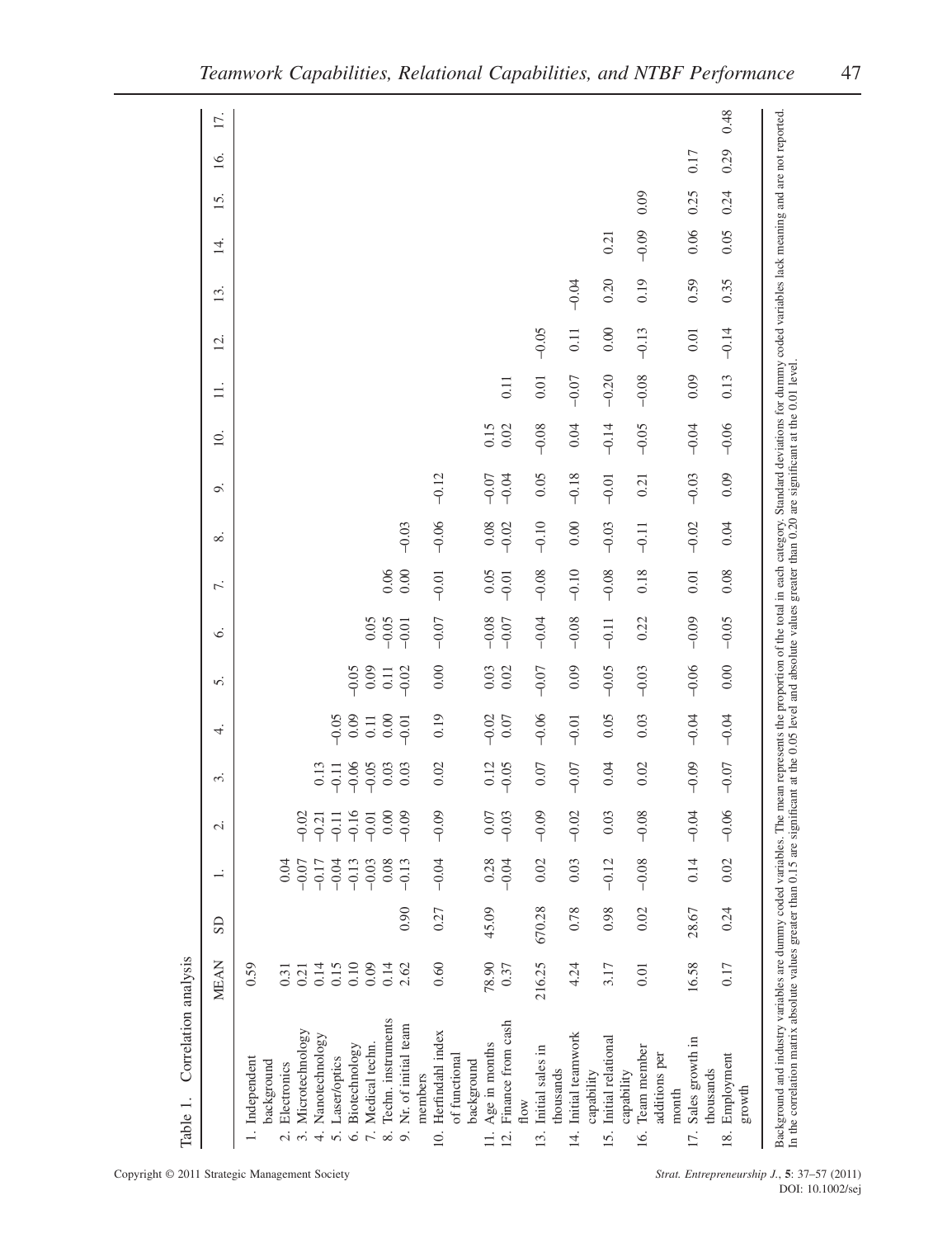both measure social capabilities of the founding team.

### **RESULTS**

In order to test our hypotheses, we estimated three regression models explaining the three dependent variables. All three models are significant. The results of these analyses are provided in Table 2. Overall, initial teamwork capability relates to firm development measures substantially less than initial relational capability. Initial teamwork capability does not relate to employment growth. Moreover, results show no relationship between initial teamwork capability and sales growth. Hence, Hypotheses 1 and 2 are not supported by these data. As such, our initial arguments based on prior literature do not seem to hold in this context of NTBFs. Initial teamwork capabilities (enabling the founding team, e.g., to closely communicate information and mutually support each other) do not seem to, by themselves, promote the development of NTBFs. This raises

interesting questions about the role of teamwork in growing new ventures in general and NTBFs in particular. We discuss such implications in the next section.

However, we find the initial teamwork capability has a negative relationship with team member additions. Teams that exhibit a high degree of teamwork capability at start-up, in consequence, add fewer members to their teams. Hence, Hypothesis 3, which proposed this relationship, is supported.

With regard to initial relational capability, we find that it positively relates to all development measures. Higher initial relational capability is positively associated with additions to the entrepreneurial team, additions to (non-top-executive) staff, and increases in sales. Thus, Hypotheses 4, 5, and 6 are supported. Overall, these sharply contrasting results suggest that a founding team's initial relational capability is positive for subsequent firm development, while its initial teamwork capability has nonsignificant or negative effects.

In an additional analysis, we studied the interaction effects of initial teamwork capability and initial

| Dependent variable                       | Team member additions | Sales growth | Employment growth |
|------------------------------------------|-----------------------|--------------|-------------------|
| Control variables                        |                       |              |                   |
| 1. Independent venture                   | 0.01                  | $0.13*$      | 0.05              |
| 2. Electronics                           | 0.10                  | $-0.02$      | $-0.10$           |
| 3. Microtechnology                       | $-0.09$               | $-0.13*$     | $-0.09$           |
| 4. Nanotechnology                        | $-0.03$               | 0.02         | $-0.05$           |
| 5. Optical technology                    | 0.00                  | $-0.04$      | $-0.02$           |
| 6. Biotechnology                         | 0.06                  | $-0.04$      | $-0.04$           |
| 7. Medical technology                    | $0.16*$               | 0.06         | 0.11              |
| 8. Technical instruments                 | $-0.09$               | 0.03         | 0.02              |
| 9. No. of team members                   | $0.25**$              | $-0.03$      | 0.05              |
| 10. Herfindahl index of                  | 0.11                  | 0.02         | 0.00              |
| functional background of<br>team members |                       |              |                   |
| 11. Age                                  | 0.11                  | 0.05         | 0.12              |
| 12. Finance from cash flow               | $-0.13^{\dagger}$     | 0.01         | $-0.16*$          |
| 13. Initial sales                        | 0.10                  | $0.55***$    | 0.05              |
| Capability variables                     |                       |              |                   |
| 14. Initial teamwork capabilities        | $-0.15*$              | 0.03         | 0.03              |
| 15. Initial relational capabilities      | $0.14^{\dagger}$      | $0.15*$      | $0.26***$         |
| Main effects F ratio                     | $3.06***$             | $7.47***$    | $2.11**$          |
| $R^2$                                    | 0.22                  | 0.41         | 0.13              |

Table 2. Regression analysis

† *p* < 0.10; \**p* < 0.05; \*\**p* < 0.01; \*\*\**p* < 0.001.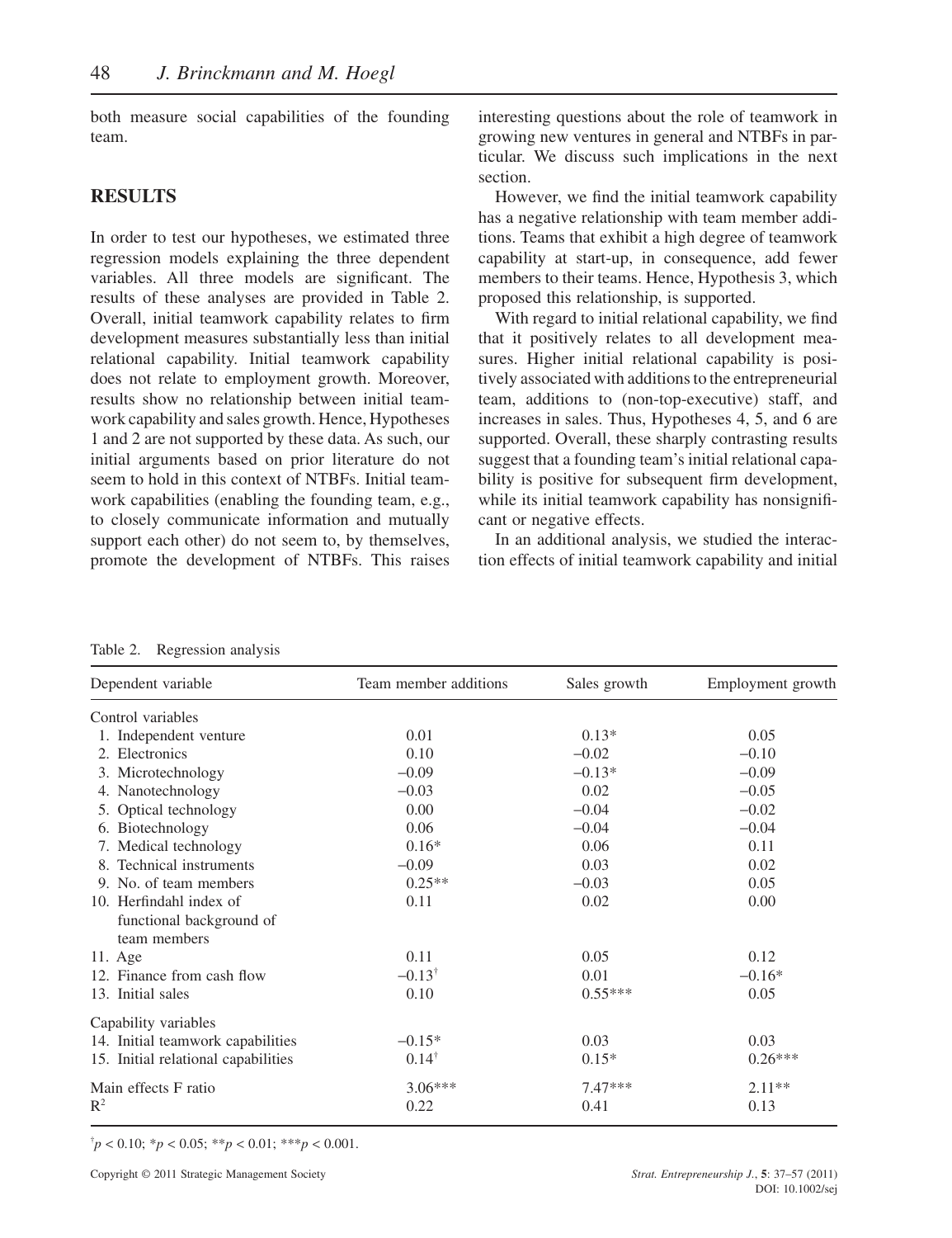| Initial teamwork<br>capabilities | Initial relational<br>capabilities |                                   |
|----------------------------------|------------------------------------|-----------------------------------|
| $-0.18*$                         | 0.09                               | Founding team<br>member additions |
| 0.01                             | $0.21*$                            | Sales growth                      |
| 0.00                             | $0.20*$                            | Employment growth                 |

Table 3. Correlations adjusted for common method bias

 $*_{p}$  < 0.01.

relational capability on the three dependent variables (team member additions and sales and employment growth). While all of the interaction coefficients were positive, they were nonsignificant.

In order to address a potential common method bias, we followed a testing procedure suggested by Lindell and Whitney (2001), which aims at partialing out common method effects. As a marker measure, we used the degree of innovativeness of the venture project, as it had the smallest positive correlation (0.05) with the sales growth measure and was adjacent in the questionnaire, hence most likely to capture context effects (Lindell and Whitney, 2001). The correlations resulting after controlling for the common method variance are documented in Table 3.

These adjusted correlations indicate that relationships found in prior analyses are not distorted by a potential common source bias (Lindell and Whitney, 2001). However, this procedure does not address potential biases induced via implicit theory (Podsakoff *et al.*, 2003). Yet, if respondents generally have a theory that more successful firms should have had higher cooperation capabilities, this bias should affect both the relational capability and teamwork capability ratings. Correlation analysis does not support such an assumption, as initial teamwork capabilities are not significantly correlated with employment or sales growth. It appears unreasonable that respondents generally have a differentiated theory in their minds that initial network capabilities are relevant while their initial teamwork capabilities are nonrelevant.

#### **DISCUSSION**

Literature points to the managerial ability of founding teams as a determinant of growth (Adner and Helfat, 2003; Penrose, 1959; Sirmon and Hitt, 2003). Our study builds on this stream of literature and finds that the founding team's initial relational capability is important for new firm development. The initial relational capability of a founding team subsequently augments the resource base with respect to managerial, human, and financial resources. Yet, the initial teamwork capability, implying closer team collaboration among the founding team members, reduces the likelihood of team member additions and has no effects on sales or staff growth. This is a particularly noteworthy finding, as prior theory stressed the positive aspects of teamwork on the performance of new firms (Penrose, 1959). As such, these findings have important implications for our understanding of the growth of new firms. Next, we outline theory implications for the literature on the growth of the firm and network-related research, as well as research on founding teams and TMTs.

#### **Theoretical implications**

Following the theory of the growth of the firm, this study investigates which specific social capabilities of the founding team impact subsequent firm development. While the theory of the growth of the firm has shaped salient theoretical developments such as the RBV or the capability literature, empirical studies analyzing how the founding team's initial capabilities restrict the development of a new organization remain scant. By distinguishing between initial teamwork and relational capabilities, we are able to show diverging development effects, which also indicate restrictive forces of the founding teams. The positive correlation between initial teamwork and initial relational capability documents that both concepts reflect the founders' willingness and ability to collaborate. This positive association of teaminternal and team-external collaboration is consistent with prior findings in the innovation management literature (Hoegl *et al*., 2004). Yet, while both teaminternal and team-external collaboration are likely based on the same collaboration ability (e.g., Penrose, 1959), this study cautions that their effects on new firm development are likely diverging.

With respect to network-related research, our findings enrich prior research. Extant literature proposes that networking with critical resource providers is beneficial for new firm development (e.g., Dubini and Aldrich, 1991; Eisenhardt and Schoonhoven, 1996; Stuart and Sorenson, 2007). By analyzing these propositions with respect to technology, marketing, and financial partners, our research confirms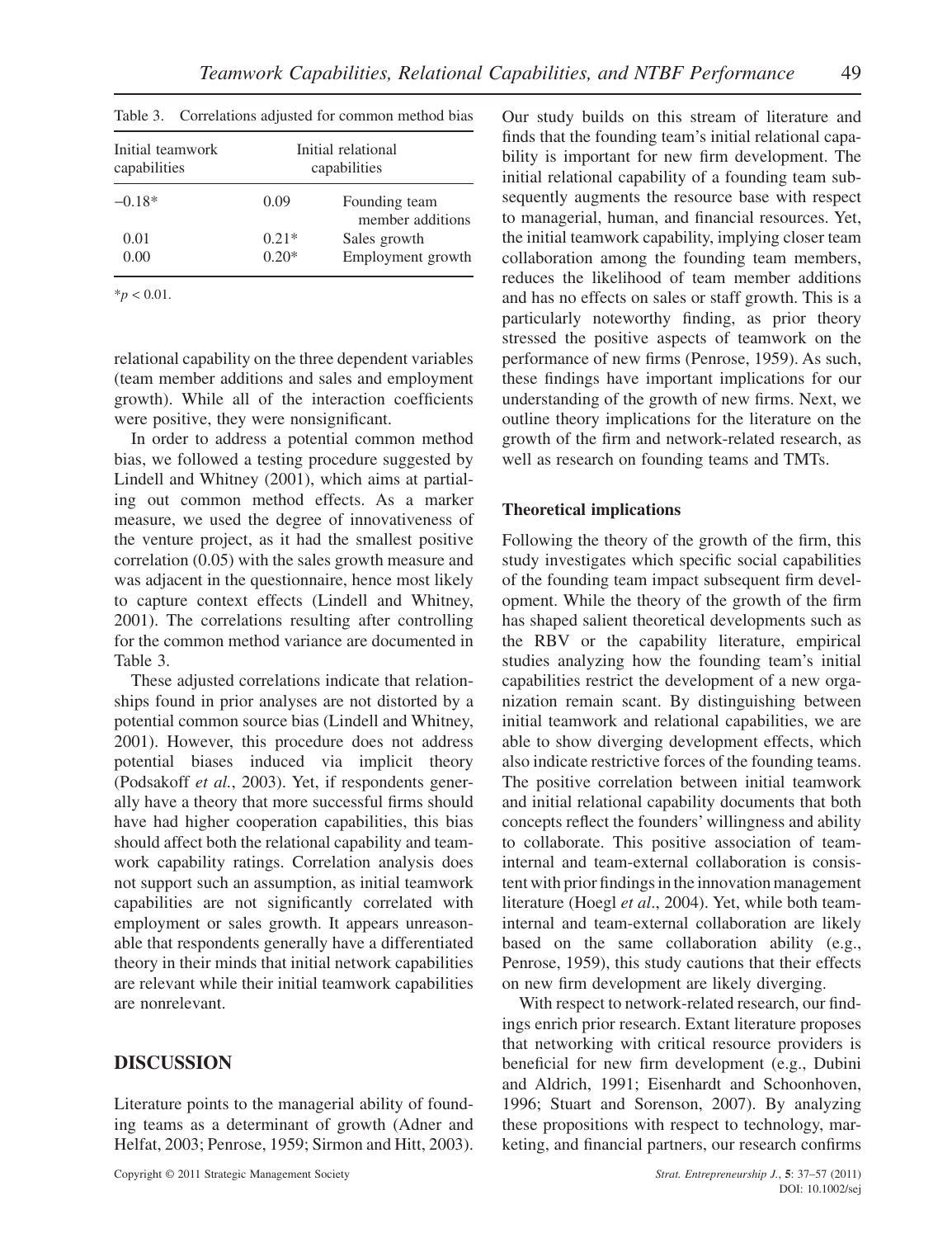the existence of positive performance effects of networking. Additionally, our research underlines that technology, marketing, and financial partners are important resource providers that merit close collaboration. The close collaboration with these partners fosters the acquisition of resources, such as entrepreneurial team members, employee additions, and additions in sales.

Another (at least as equally important) finding of this study is that the founding teams' initial teamwork capabilities do not show a positive effect on new venture development. As proposed based on related team literature, our research indicates that closely collaborating founding teams seem to be less inclined to add new members. This offers support for our arguments based on homophily (Ruef *et al*., 2003) and groupthink (Janis, 1995; Neck and Moorhead, 1995) considerations, promoting an inward orientation. This, in turn, probably makes founding teams want to preserve their group as it is (Forbes *et al*., 2006). However, various theoretical approaches building on the theory of the growth of the firm (Penrose, 1959; Rugman and Verbeke, 2002; Sirmon and Hitt, 2009) such as resource-based literature (Amit and Schoemaker, 1993; Barney, 1991), capability based literature (McEvily, 2005; Grant, 1996; Helfat and Peteraf, 2003), dynamic capability literature (Dosi *et al.*, 2000; Eisenhardt and Martin, 2000; Helfat *et al.*, 2007; Teece, 2007), and especially literature stressing the importance of dynamic managerial capabilities (Adner and Helfat, 2003; Sirmon and Hitt, 2009) propose that adding founding team members can facilitate the development of managerial capabilities over time. The development of the managerial capability of the founding team constitutes an idiosyncratic, intangible, and hard to imitate characteristic of the emerging firm that shapes the productive services the other resources render (Penrose, 1959). In consequence, the additional capabilities of the founding team can facilitate the building, integration, and reconfiguration of organizational resources and competences and, hence, benefit the long-term development of the new firm in light of environmental change (Adner and Helfat, 2003; Blyler and Coff, 2003; Coff, 2010). Further theory development on founding teams should, therefore, consider the downsides of highly cohesive and integrated founders—especially with regard to these distinct managerial functions and their consequences for the new firm development.

The nonsignificant effect of initial teamwork capabilities on sales and employment growth is surprising given our hypotheses based on extant literature. Nonetheless, these results offer important implications for future theorizing on founding team effectiveness. As such, negative collaboration effects might counteract the positive ones put forth in support of our hypotheses. In the entrepreneurial context, consensus in founding teams can limit the variety of approaches to problem solving (Pelled, Eisenhardt, and Xin, 1999). A strong sense of morale in founding teams can lead to reduced cognitive conflict (Ensley *et al.*, 2002). Yet, cognitive diversity, generating a variety of problem solutions, critical discussions of alternatives, and expressing conflicting views appear especially beneficial in highly ambiguous situations like firm creation (Kilduff *et al.*, 2000; Talaulicar, Grunder, and Werder, 2005). Likewise, prior research on technical innovation teams (e.g., R&D teams) indicates a decline in performance of long-standing teams, as group longevity influences communication and work processes (Katz, 1982). Moreover, collaboration itself consumes time and effort of everyone involved, and as research on innovation teams has shown, an overly collaborative work process may add little benefit while compromising process efficiency (Sicotte and Langley, 2000).

Taken together, our study does not indicate any positive effects of a founding team's initial teamwork capabilities on the development of NTBFs. This contrasts with the generally positive connotation of teamwork in the literature on TMTs (e.g., Eby and Dobbins, 1997; Shanley and Correa, 1992), project teams (e.g., Hoegl and Gemuenden, 2001), and founding teams (Watson *et al*., 1995). Yet, prior empirical findings also pointed to some weak or nonsignificant performance effects (e.g., Ensley, 1997; Lechler, 2001). In line with such limited prior work, this study points to a more fine-grained (rather than general) conceptualization of when and how a founding team's teamwork capabilities support firm performance and development. This calls for further research examining conditions under which the collaboration of the founding team members has positive effects (as outlined in support of our hypotheses) and when negative effects are dominant. In this regard, literature on teams in established firms can guide further research, as it proposes that characteristics of the team's task environment, such as complexity, dynamism, and uncertainty (Gladstein, 1984; Hoegl *et al*., 2003; Keller, 1994), as well as the variability of team processes over time (Hoegl *et al*., 2004) affect the effectiveness of team member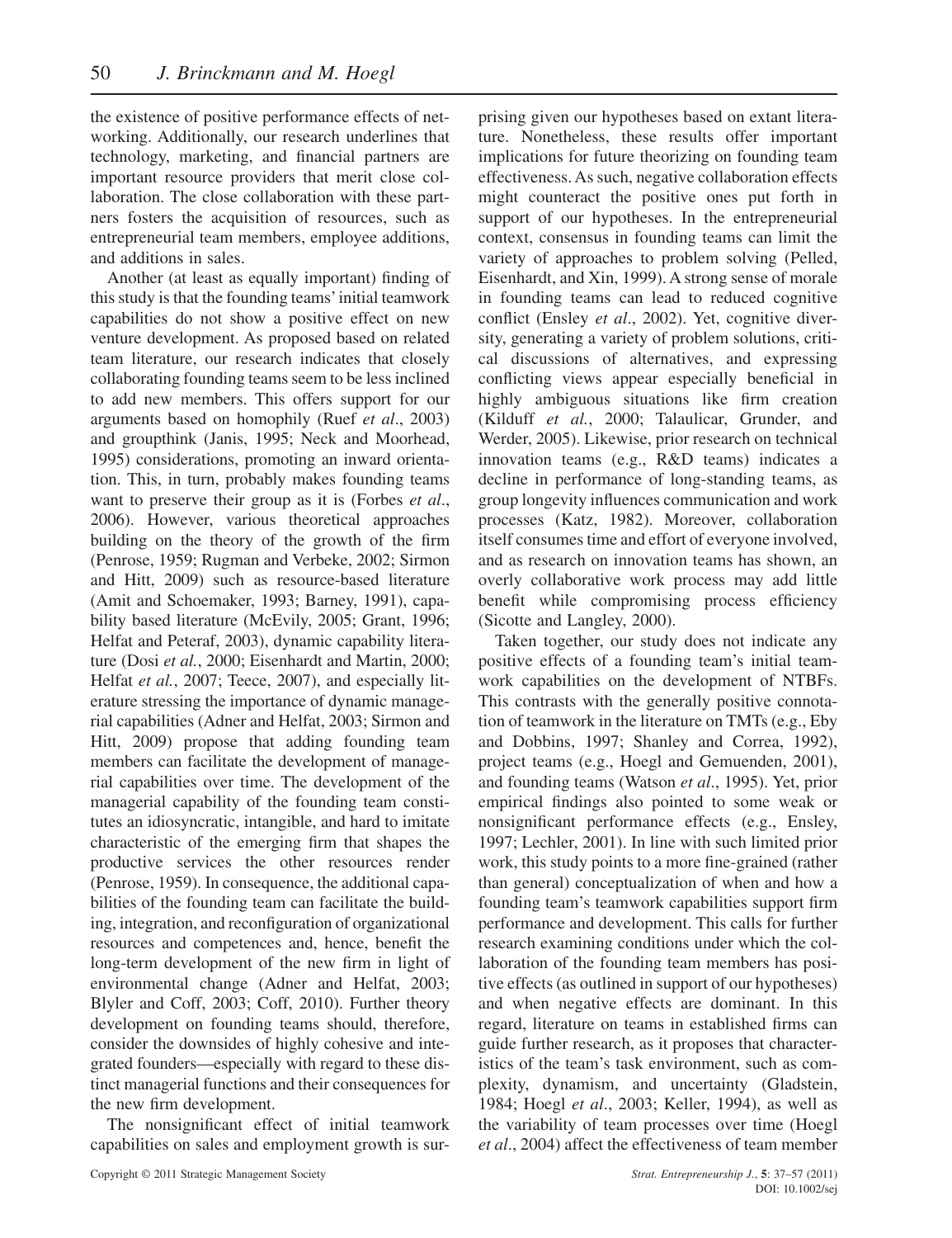collaboration. Following other examples of more domain-specific theorizing on team processes and effectiveness (e.g., TMTs or project teams), such contextual and temporal influences are important to understand in order to advance closer to a theory of founding team effectiveness.

#### **Managerial implications**

This research offers implications for entrepreneurs and managers in entrepreneurial contexts. First, this research affirms the importance of the founding team's initial relational capabilities. While researchers and practitioners widely agree on the significance of the founding team members' personal contacts (and their ability to broaden, strengthen, and utilize them), this study draws our attention to its specific effect on attracting new additions to a new firm's management team. Founding teams that have strong external links, collaborate actively with external partners, and exhibit an external orientation are more likely to add members to their teams. In consequence, team member additions can increase the team's managerial capacity as the team receives access to more information, knowledge, abilities, networks, and managerial capacity. This can be a critical factor enabling the growth of a new firm.and it might otherwise have been restricted by the tasks the generally small founding team can handle. In other words, our study suggests that those founding teams that utilized their networks to identify and attract necessary additions to their teams lay the groundwork for further business expansions and subsequent growth.

Moreover, our study suggests that (otherwise) 'well-functioning' founding teams may be reluctant to pursue necessary additions to their teams precisely because they work so well at present. Therefore, founding teams must be aware of a potential bottleneck created by resisting growth in the firm's top managerial capacity (Penrose, 1959). As such, the popular saying to 'never change a winning team' might be a dangerous simplification. In this respect, team member additions might be a beneficial option. The positive correlations between team member additions and sales and employment growth further suggest its importance. Necessary additions to the team must be selected both on functional ground, social capabilities, and 'culture fit' with the present team (Forbes *et al*., 2006; Pelled *et al*., 1999). Once selected, new team member socialization into the team and the entire company should be actively accompanied through such means as mentoring (Higgins and Kram, 2001).

#### **Limitations and outlook**

Some limitations of this study, along with directions for future research are also worth noting. Since only existing firms were evaluated, this study might suffer from a survival bias. However, given that our study is directed to explain strong resource growth to fulfill the resource demands of NTBFs, it seems appropriate to analyze surviving firms and focus on NTBFs that continue to exist and yet achieve different resource growth levels. Also, the assessment of the independent variable by one key informant may be regarded as a limitation of our study. While this is a common approach in entrepreneurship research, it would have been preferable to include additional team members in order to capture their common assessment of the collaboration. However, several studies demonstrate strong agreement across multiple respondents' assessments of team-related characteristics in new firms (Baron and Markman, 2003; Chandler and Hanks, 1994; Chandler and Jansen, 1992; Shortell and Zajac, 1990), as well as in innovation teams in established firms (Hoegl and Gemuenden, 2001; Hoegl *et al.*, 2004). Especially considering the small size of the teams in this study (two or three members on average), one respondent can be expected to provide a valid assessment of the collaboration. Moreover, the present study was conducted in Germany, raising the question of transferability of results to other cultures. While this study is not internationally comparative in nature and, therefore, cannot offer any answers to this question, the theoretical considerations presented in this article are not country specific, but rather based on international scholarly work and empirical findings. Further research in other countries is encouraged to increase our understanding of the possible influences of country contexts on the relationships investigated here.

While our discussion of this study's theory implications already highlighted several avenues for future research, there are additional directions that might be fruitful. This study followed arguments of the theory of the growth of the firm, which is closely linked to the RBV framework (e.g., Alvarez and Busenitz, 2001). As we investigated one aspect of human capabilities, many others can be expected to influence resource acquisition, firm growth, and competitive advantage. Future research could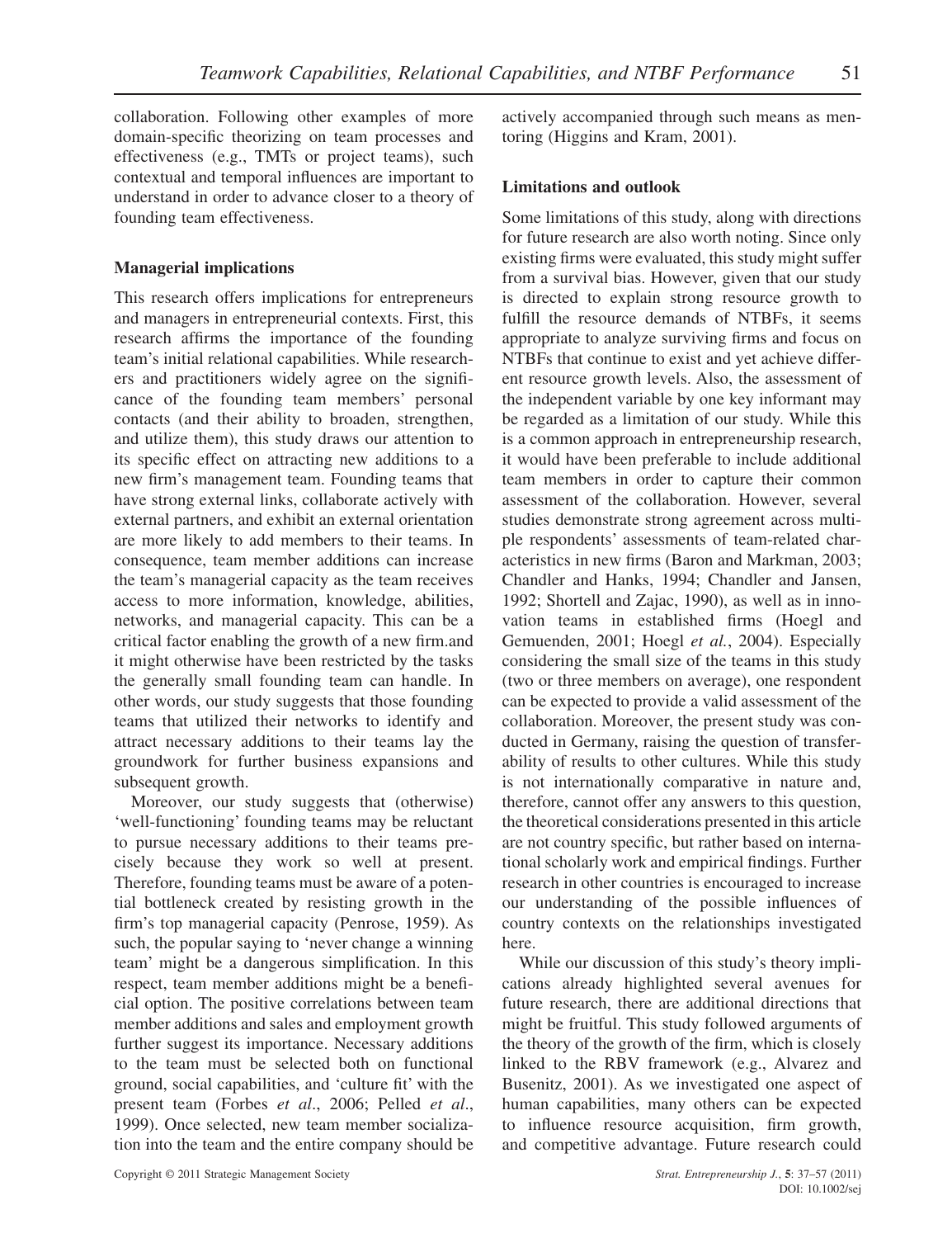investigate empirically how resource appropriation and resource utilization capabilities influence new firm development. Our research distinguishing between team-internal and team-external capabilities serves as a refinement of the analysis of resource acquisition and deployment. Resource-based research has examined resource development in the organizational field—a dimension which has received limited attention in entrepreneurship, yet appears important for a growing firm. We also call for more founding team-related research to further advance toward a theory of founding team effectiveness. As such, the nonsignificance of the interaction term of initial teamwork and initial relational capability suggests that both social capabilities combined are not as relevant. We encourage future research to further explore possible interaction effects between teamwork and relational capabilities, perhaps considering such capabilities at not only at the time of start-up, but also during subsequent phases of new firm development. Moreover, following our initial findings (especially the nonsignificant relationships of teamwork capabilities with sales and staff growth), it appears fruitful to study how team dynamics affect the strategic orientation of the team or the new firm and, subsequently, the characteristics of the resource base. While our study indicates that team additions, and sales and employment growth are positively correlated, we know little about the specific relationship and causalities between these variables. Future research could aim to contribute to our understanding of how team dynamics impact the managerial capacity of founding teams and how this, in consequence, impacts the performance of the new firm. In this light, the study of founding teams' dynamics can also contribute to related research on top management teams in established firms.

#### **REFERENCES**

- Adler PS. 1995. Interdepartmental interdependence and coordination: the case of the design/manufacturing interface. *Organization Science* **6**(2): 147–167.
- Adner R, Helfat CE. 2003. Corporate effects and dynamic managerial capabilities. *Strategic Management Journal* **24**(10): 1011–1025.
- Almus M, Nerlinger EA. 1999. Growth of new technologybased firms: which factors matter? *Small Business Economics* **13**(2): 141–154.
- Alvarez SA, Busenitz LW. 2001. The entrepreneurship of resource-based theory. *Journal of Management* **27**(6): 755–776.
- Alvarez SA, Ireland RD, Reuer JJ. 2006. Entrepreneurship and strategic alliances. *Journal of Business Venturing* **21**(4): 401–404.
- Amit R, Schoemaker PJH. 1993. Strategic assets and organizational rent. *Strategic Management Journal* **14**(1): 33–46.
- Ancona DG, Caldwell DF. 1990. Beyond boundary spanning: managing external dependence in product development teams. *Journal of High Technology Management Research* **1**(2): 119–135.
- Ancona DG, Caldwell DF. 1992. Bridging the boundary: external activity and performance in organizational teams. *Administrative Science Quarterly* **37**: 634– 665.
- Audretsch DB. 1995. *Innovation and Industry Evolution*. MIT Press: Cambridge, MA.
- Barkham RJ. 1994. Entrepreneurial characteristics and the size of the new firm: a model and an econometric test. *Small Business Economics* **6**(2): 117–125.
- Barney J. 1991. Firm resources and sustained competitive advantage. *Journal of Management* **17**(1): 99–120.
- Baron RA, Markman GD. 2000. Beyond social capital: how social skills can enhance entrepreneurs' success. *Academy of Management Executive* **14**(1): 106–116.
- Baron RA, Markman GD. 2003. Beyond social capital: the role of entrepreneurs' social competence in their financial success. *Journal of Business Venturing* **18**(1): 41–60.
- Becherer RC, Maurer JG. 1999. The proactive personality disposition and entrepreneurial behavior among small company presidents. *Journal of Small Business Management* **37**(1): 28–36.
- Becker GS. 1975. *Human Capital*. Chicago University Press: Chicago, IL.
- Berger AN, Udell UF. 1998. The economics of small business finance: the roles of private equity and debt markets in the financial growth cycle. *Journal of Banking & Finance* **22**(6–8): 613–673.
- Birley S. 1987. New ventures and employment growth. *Journal of Business Venturing* **2**(2): 155–165.
- Blyler M, Coff RW. 2003. Dynamic capabilities, social capital, and rent appropriation: ties that split pies. *Strategic Management Journal* **24**(7): 677–686.
- Boccardelli P, Magnusson MG. 2006. Dynamic capabilities in early-phase entrepreneurship. *Knowledge and Process Management* **13**(3): 162–174.
- Brinckmann J, Salomo S, Gemuenden HG. Financial management competence of founding teams and growth of new technology-based firms. *Entrepreneurship Theory and Practice* Forthcoming.
- Bruderl J, Schussler R. 1990. Organizational mortality: the liabilities of newness and adolescence. *Administrative Science Quarterly* **35**(3): 530–547.
- Bunderson JS, Sutcliffe KM. 2002. Comparing alternative conceptualizations of functional diversity in management of teams: process and performance effects. *Academy of Management Journal* **45**(5): 875–893.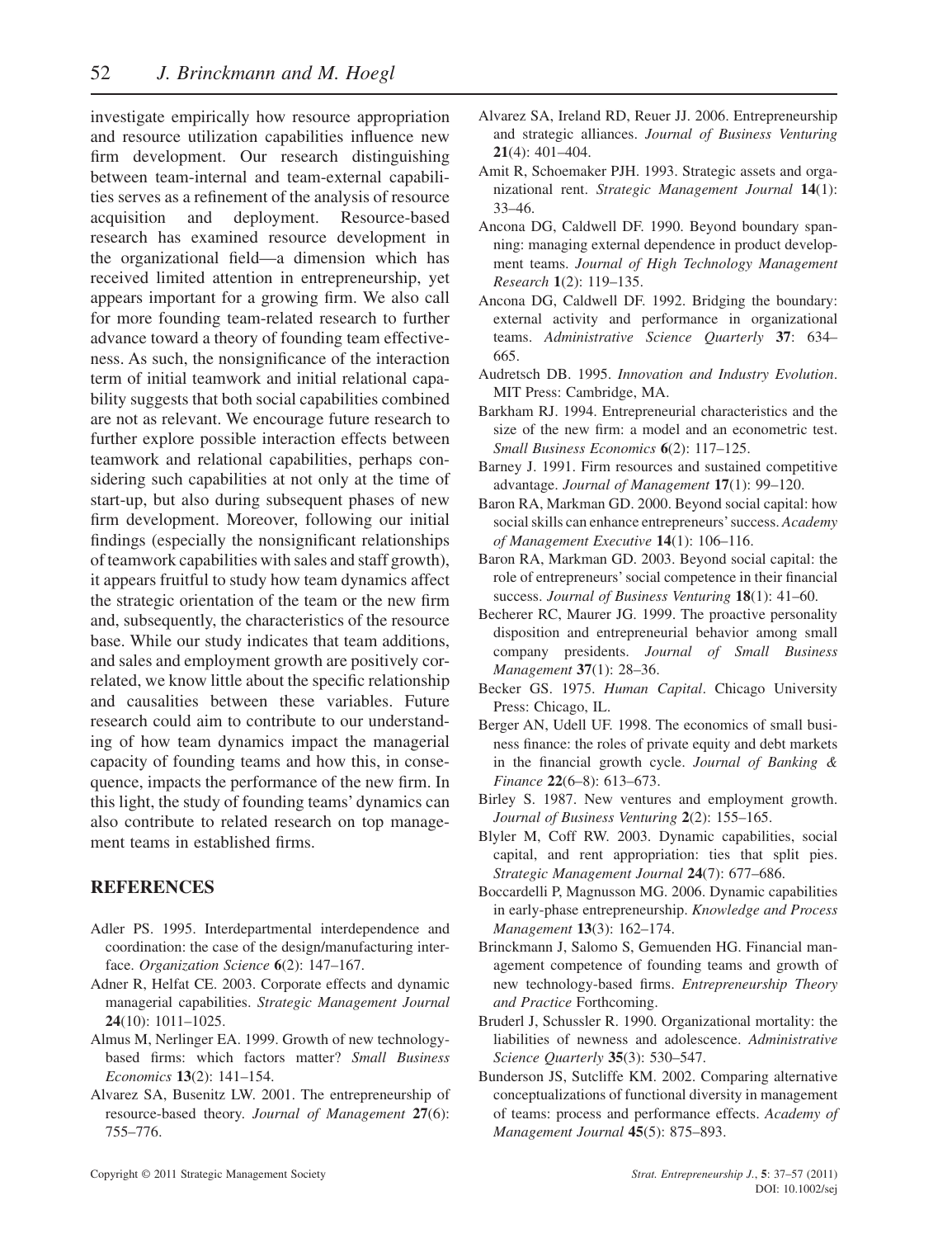- Cantillon R. 1755. Essai sur la nature du commerce in général. Institut national d'études démographiques: Paris, France.
- Capaldo A. 2007. Network structure and innovation: the leveraging of a dual network as a distinctive relational capability. *Strategic Management Journal* **28**(6): 585–608.
- Castanias RP, Helfat CE. 1991. Managerial resources and rents. *Journal of Management* **17**(1): 155–171.
- Castanias RP, Helfat CE. 2001. The managerial rents model: theory and empirical analysis. *Journal of Management* **27**(6): 661–678.
- Chandler GN. 1998. An examination of the substitutability of founders' human and financial capital in emerging business ventures. *Journal of Business Venturing* **13**(5): 353–369.
- Chandler GN, Hanks SH. 1993. Measuring the performance of emerging businesses: a validation study. *Journal of Business Venturing* **8**(5): 391–408.
- Chandler GN, Hanks SH. 1994. Founder competence, the environment, and venture performance. *Entrepreneurship Theory and Practice* **18**(3): 77–89.
- Chandler GN, Honig B, Wiklund J. 2005. Antecedents, moderators, and performance consequences of membership change in new venture teams. *Journal of Business Venturing* **20**(5): 705–725.
- Chandler GN, Jansen E. 1992. The founder's self-assessed competence and venture performance. *Journal of Business Venturing* **7**(3): 223–236.
- Chrisman JJ, McMullan E. 2004. Outsider assistance as a knowledge resource for new venture survival. *Journal of Small Business Management* **42**(3): 229–244.
- Coff RW. 2010. The coevolution of rent appropriation and capability development. *Strategic Management Journal* **31**(7): 711–733.
- Cooke RA, Szumal JL. 1994. The impact of group interaction styles on problem-solving effectiveness. *Journal of Applied Behavioral Science* **30**(4): 415–437.
- Cooper AC, Gimeno-Gascón FJ, Woo CY. 1994. Initial human and financial capital as predictors of new venture performance. *Journal of Business Venturing* **9**(5): 371–396.
- Daft RL, Lengel RH. 1986. Organizational information requirements, media richness, and structural design. *Management Science* **32**(5): 554–571.
- Davidsson P, Honig B. 2003. The role of social and human capital among nascent entrepreneurs. *Journal of Business Venturing* **18**(3): 301–331.
- de Bettignies J-E, Brander JA. 2007. Financing entrepreneurship: bank finance versus venture capital. *Journal of Business Venturing* **22**(6): 808–832.
- Delmar F, Davidsson P, Gartner WB. 2003. Arriving at the high-growth firm. *Journal of Business Venturing* 18(2): 189–216.
- Delmar F, Shane S. 2003. Does business planning facilitate the development of new ventures? *Strategic Management Journal* **24**(12): 1165–1185.
- Dosi G, Nelson RR, Winter SG (eds). 2000. *The Nature and Dynamics of Organizational Capabilities*. Oxford University Press: New York.
- Drnevich PL, Kriauciunas AP. 2011. Clarifying the conditions and limits of the contributions of ordinary and dynamic capabilities to relative firm performance. *Strategic Management Journal* **32**(3): 254–279.
- Dubini P, Aldrich HE. 1991. Personal and extended networks are central to the entrepreneurial process. *Journal of Business Venturing* **6**(5): 305–313.
- Eby LT, Dobbins GH. 1997. Collectivistic orientation in teams: an individual and group-level analysis. *Journal of Organizational Behavior* **18**(3): 275–295.
- Eisenhardt KM, Martin JA. 2000. Dynamic capabilities: what are they? *Strategic Management Journal* **21**(10/11): 1105–1121.
- Eisenhardt KM, Schoonhoven CB. 1996. Resource-based view of strategic alliance formation: strategic and social effects in entrepreneurial firms. Organization Science **7**(2): 136–150.
- Ensley MD. 1997. The effect of entrepreneurial team skill heterogeneity and conflict on new venture strategic orientation and performance: a study of the INC. 500. Dissertation, Mississippi State University.
- Ensley MD, Pearson AW, Amason AC. 2002. Understanding the dynamics of new venture top management teams: cohesion, conflict, and new venture performance. *Journal of Business Venturing* **17**(4): 365–386.
- Faraj S, Sproull L. 2000. Coordinating expertise in software development teams. *Management Science* **46**(12): 1554–1568.
- Feeser HR, Willard GE. 1990. Founding strategy and performance: a comparison of high and low growth high tech firms. *Strategic Management Journal* 11(2): 87– 98.
- Florin J, Lubatkin M, Schulze W. 2003. A social capital model of high-growth ventures. *Academy of Management Journal* **46**(3): 374–384.
- Fombrun JC. 1982. Strategies for network research in organizations. *Academy of Management Review* **7**(2): 280–291.
- Forbes DP, Borchert PS, Zellmer-Bruhn ME, Sapienza HJ. 2006. Entrepreneurial team formation: an exploration of new member addition. *Entrepreneurship Theory and Practice* **30**(2): 225–248.
- Foss NJ, Klein PG, Kor YY, Mahoney JT. 2008. Entrepreneurship, subjectivism, and the resource-based view: toward a new synthesis. *Strategic Entrepreneurship Journal* **2**(1): 73–94.
- Galunic DC, Rodan S. 1998. Resource recombinations in the firm: knowledge structures and the potential for Schumpeterian innovation. *Strategic Management Journal* **19**(12): 1193–1201.
- Gladstein DL. 1984. Groups in context: a model of task group effectiveness. *Administrative Science Quarterly* **29**(4): 499–517.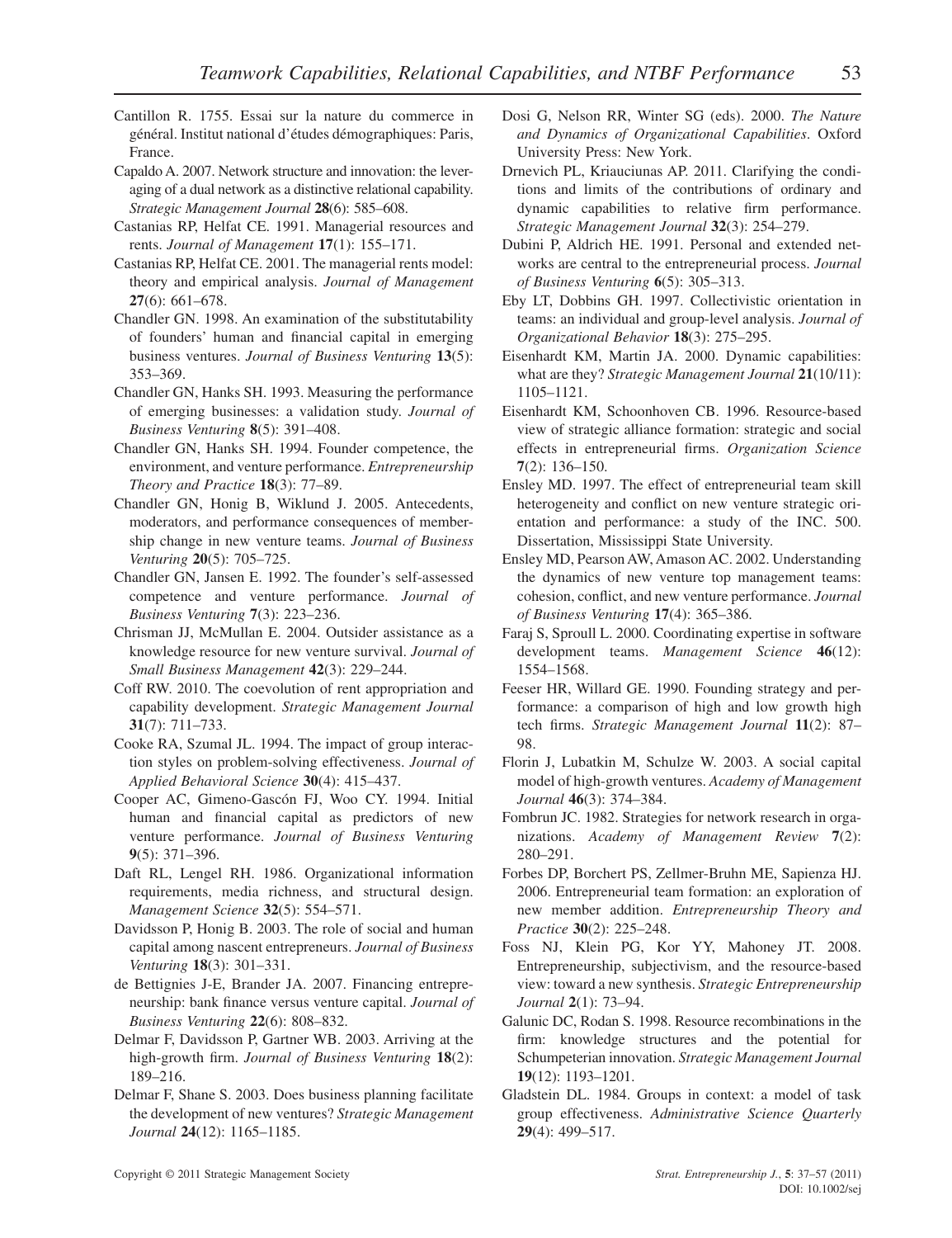- Goerzen A. 2007. Alliance networks and firm performance: the impact of repeated partnerships. *Strategic Management Journal* **28**(5): 487–509.
- Grant RM. 1991. The resource-based theory of competitive advantage: implications for strategy formulation. *California Management Review* **33**(3): 114–136.
- Grant RM. 1996. Prospering in dynamically-competitive environments: organizational capability as knowledge integration. *Organization Science* **7**(4): 375–387.
- Gruber M. 2007. Uncovering the value of planning in new venture creation: a process and contingency perspective. *Journal of Business Venturing* **22**(6): 782–807.
- Gulati R, Higgins M. 2003. Which ties matter when? The contingent effects of interorganizational partnerships on IPO success. *Strategic Management Journal* **24**(2): 127–144.
- Guzzo RA, Shea GP. 1992. Group performance and intergroup relations in organizations. In *Handbook of Industrial and Organizational Psychology,* Dunnette MD, Hough LM (eds)*.* Consulting Psychologists Press: Palo Alto, CA; 269–313.
- Haber S, Reichel A. 2007. The cumulative nature of the entrepreneurial process: the contribution of human capital, planning, and environment resources to small venture performance. *Journal of Business Venturing* **22**(1): 119–145.
- Hackman JR. 1987. The design of work teams. In *Handbook of Organizational Behavior,* Lorsch JW (ed). Prentice-Hall: Englewood Cliffs, NJ; 315–342.
- Hallen BL. 2008. The causes and consequences of the initial network positions of new organizations: from whom do entrepreneurs receive investments? *Administrative Science Quarterly* **53**(4): 685–718.
- Hambrick DC, Mason PA. 1984. Upper echelons: the organization as a reflection of its top managers *Academy of Management Review* **9**(2): 193–206.
- Hanlon D, Saunders C. 2007. Marshalling resources to form small new ventures: toward a more holistic understanding of entrepreneurial support. *Entrepreneurship Theory and Practice* **31**(4): 619–641.
- Hauptman O, Hirji KK. 1996. The influence of process concurrency on project outcomes in product development: an empirical study of cross-functional teams. *IEEE Transactions on Engineering Management* **43**(3): 153–164.
- Hayek FA. 1948. *Individualism and Economic Order*. Henry Regnery: Chicago, IL.
- Helfat CE, Finkelstein S, Mitchell W, Peteraf MA, Singh H, Teece DJ, Winter SG. 2007. *Dynamic Capabilities: Understanding Strategic Change in Organizations*. Blackwell: Malden, MA.
- Helfat CE, Peteraf MA. 2003. The dynamic resource-based view: capability lifecycles. *Strategic Management Journal* **24**(10): 997–1010.
- Higgins MC, Kram KE. 2001. Reconceptualizing mentoring at work: a developmental network perspective. *Academy of Management Review* **26**(2): 254–288.
- Hite JM, Hesterly WS. 2001. The evolution of firm networks: from emergence to early growth of the firm. *Strategic Management Journal* **22**(3): 275–286.
- Hitt MA, Bierman L, Shimizu K, Kochhar R. 2001. Direct and moderating effects of human capital on strategy and performance in professional service firms: a resourcebased perspective. *Academy of Management Journal* **44**(1): 13–28.
- Hitt MA, Bierman L, Uhlenbruck K, Shimizu K. 2006. The importance of resources in the internationalization of professional service firms: the good, the bad, and the ugly. *Academy of Management Journal* **49**(6): 1137–1157.
- Hoegl M, Gemuenden HG. 2001. Teamwork quality and the success of innovative projects: a theoretical concept and empirical evidence. *Organization Science* **12**(4): 435–449.
- Hoegl M, Parboteeah KP, Gemuenden HG. 2003. When teamwork really matters: task innovativeness as a moderator of the teamwork-performance relationship in software development projects. *Journal of Engineering and Technology Management* **20**(2): 281–302.
- Hoegl M, Weinkauf K, Gemuenden HG. 2004. Interteam coordination, project commitment, and teamwork in multiteam R&D projects: a longitudinal study. *Organization Science* **15**(1): 38–55.
- Iansiti M. 1995. Shooting the rapids: managing product development in turbulent environments. *California Management Review* **38**(1): 37–58.
- Janis IL. 1995. Groupthink. In *Psychological Dimensions of Organizational Behavior* (2nd edn), Staw BM (ed). Prentice-Hall: Englewood Cliffs, NJ; 391–399.
- Janney JJ, Dess GG. 2006. The risk concept for entrepreneurs reconsidered: new challenges to the conventional wisdom *Journal of Business Venturing* **21**(3): 385–400.
- Johannisson B. 2000. Networking and entrepreneurial growth. In *Handbook of Entrepreneurship,* Sexton D, Landström H (eds). Blackwell: Oxford, U.K.; 368–386.
- Kanuk L, Berenson C. 1975. Mail surveys and response rates: a literature review. *Journal of Marketing Research (JMR)* **12**(4): 440–453.
- Katz R. 1982. The effects of group longevity on project communication and performance. *Administrative Science Quarterly* **22**: 81–104.
- Katz R, Allen TJ. 1988. Investigating the not invented here (NIH) syndrome: a look at the performance, tenure, and communication patterns of 50 R&D project groups. In *Readings in the Management of Innovations,* Tushman ML, Moore WL (eds). Ballinger Publishing Company: Cambridge, MA; 293–309.
- Kazanjian RK. 1988. Relation of dominant problems to stages of growth in technology-based new ventures. *Academy of Management Journal* **31**(2): 257–279.
- Kazanjian RK, Drazin R. 1989. An empirical test of a stage of growth progression model. *Management Science* **35**(12): 1489–1503.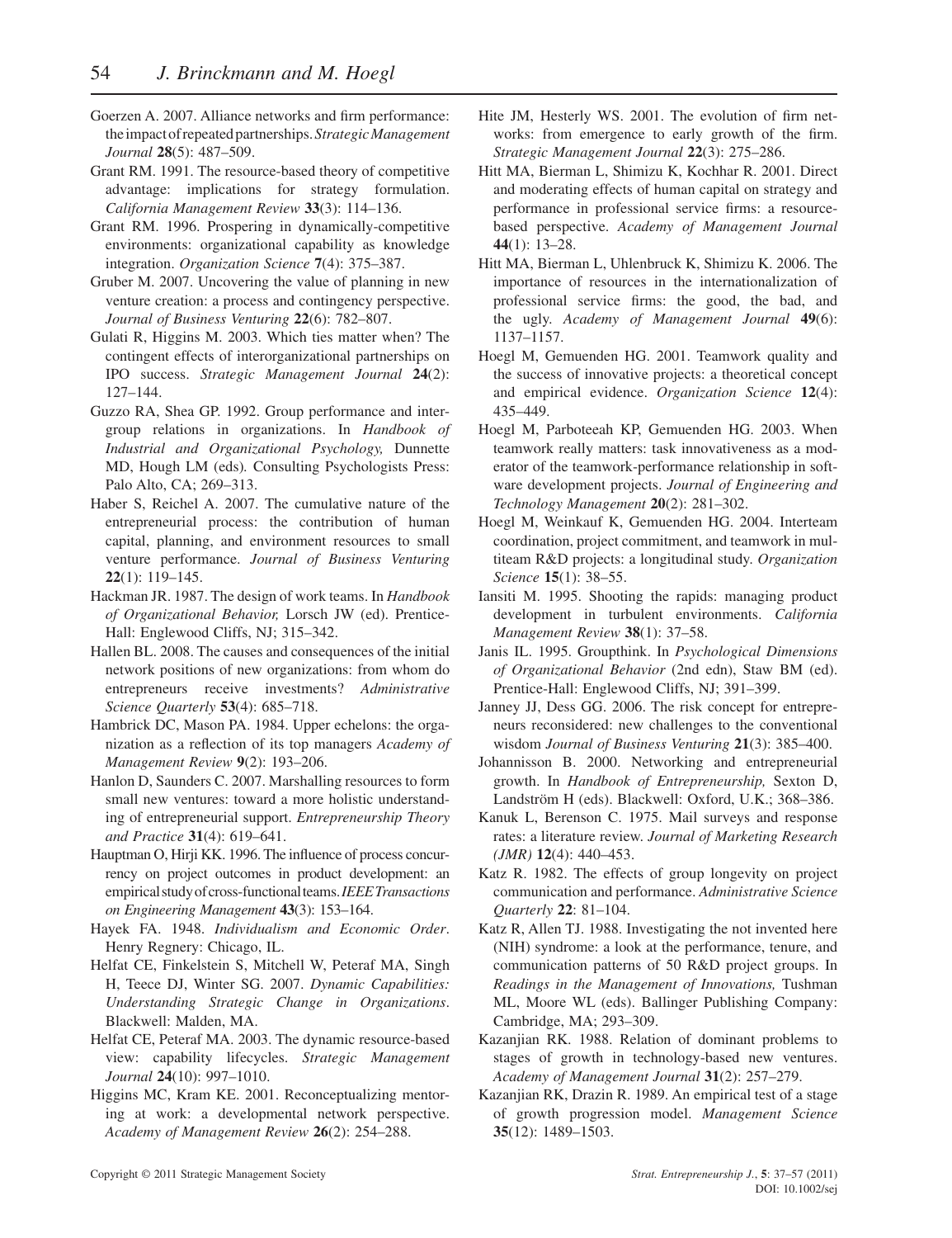- Keck SL. 1997. Top management team structure: differential effects by environmental context. *Organization Science* **8**(2): 143–156.
- Keller RT. 1994. Technology-information processing fit and the performance of R&D project groups: a test of contingency theory. *Academy of Management Journal* **37**(1): 167–179.
- Kilduff M, Angelmar R, Mehra A. 2000. Top managementteam diversity and firm performance: examining the role of cognitions. *Organization Science* **11**(1): 21–34.
- Larson A. 1991. Partner networks: leveraging external ties to improve entrepreneurial performance. *Journal of Business Venturing* **6**(3): 173–188.
- Larson A. 1992. Network dyads in entrepreneurial settings: a study of the governance of exchange relationships. *Administrative Science Quarterly* **37**(1): 76–104.
- Lechler T. 2001. Social interaction: a determinant of entrepreneurial team venture success. *Small Business Economics* **16**(4): 263–278.
- Lechner C, Dowling M, Welpe I. 2006. Firm networks and firm development: the role of the relational mix. *Journal of Business Venturing* **21**(4): 514–540.
- Leung A, Zhang J, Wong PK, Foo MD. 2006. The use of networks in human resource acquisition for entrepreneurial firms: multiple 'fit' considerations. *Journal of Business Venturing* **21**(5): 664–686.
- Lichtenstein R, Alexander JA, Jinnett K, Ullman E. 1997. Embedded intergroup relations in interdisciplinary teams: effects on perceptions of level of team integration. *Journal of Applied Behavioral Science* **33**(4): 413– 434.
- Lindell MK, Whitney DJ. 2001. Accounting for common method variance in cross-sectional research designs. *Journal of Applied Psychology* **86**(1): 114–121.
- Lorenzoni G, Lipparini A. 1999. The leveraging of interfirm relationships as a distinctive organizational capability: a longitudinal study. *Strategic Management Journal* **20**(4): 317–338.
- Man TWY, Lau T, Chan KF. 2002. The competitiveness of small and medium enterprises: a conceptualization with focus on entrepreneurial competencies. *Journal of Business Venturing* **17**(2): 123–142.
- Mathieu JE, Maynard MT, Rapp T, Gilson LL. 2008. Team Effectiveness 1997–2007: a review of recent advancement and a glimpse into the future. *Journal of Management* **34**(3): 410–476.
- McEvily B. 2005. Embedded ties and the acquisition of competitive capabilities. *Strategic Management Journal* **26**(11): 1033–1055.
- McEvily B, Zaheer A. 1999. Bridging ties: a source of firm heterogeneity in competitive capabilities. *Strategic Management Journal* **20**(12): 1133–1156.
- Mehra A, Dixon AL, Brass DJ, Robertson B. 2006. The social network ties of group leaders: implications for group performance and leader reputation. *Organization Science* **17**(1): 64–79.
- Müller TA, Walter A, Gemuenden HG. 2002. New software venture performance: empirical findings on the role of customer orientation, competitor orientation, and founder team interaction quality. Rent XVI Conference, Barcelona, Spain.
- Neck CP, Moorhead G. 1995. Groupthink remodeled: the importance of leadership, time pressure, and methodical decision-making procedures. *Human Relations* **48**(5): 537–557.
- Olson EM, Walker OC, Ruekert RW. 1995. Organizing for effective new product development: the moderating role of product innovativeness. *Journal of Marketing* **59**(1): 48–62.
- Ostgaard TA, Birley S. 1994. Personal networks and firm competitive strategy: a strategic or coincidental match? *Journal of Business Venturing* **9**(4): 281–305.
- Pelled LH, Eisenhardt KM, Xin KR. 1999. Exploring the black box: an analysis of work group diversity, conflict, and performance. *Administrative Science Quarterly* **44**(1): 1–28.
- Penrose ET. 1959. *The Theory of the Growth of the Firm*. Blackwell: Oxford, U.K.
- Pfeffer J, Salancik G. 1978. *The External Control of Organizations*. Harper & Row: New York.
- Podolny JM, Stuart TE. 1995. A role-based ecology of technological change. *Journal of Sociology* **100**: 1224–1260.
- Podsakoff PM, MacKenzie SB, Jeong-Yeon L, Podsakoff NP. 2003. Common method biases in behavioral research: a critical review of the literature and recommended remedies. *Journal of Applied Psychology* **88**(5): 879– 903.
- Roberts EB. 1991. *Entrepreneurs in High Technology: Lessons from MIT and Beyond*. Oxford University Press: New York.
- Roure JB, Keeley RH. 1990. Predictors of success in new technology-based ventures. *Journal of Business Venturing* **5**(4): 201–220.
- Roure JB, Maidique MA. 1986. Linking pre-founding factors and high-technology venture success: an exploratory study. *Journal of Business Venturing* **1**(3): 295–306.
- Ruef M, Aldrich HE, Carter NM. 2003. The structure of founding teams: homophily, strong ties, and isolation among U.S. entrepreneurs. *American Sociological Review* **68**(2): 195–222.
- Rugman AM, Verbeke A. 2002. Edith Penrose's contribution to the resource-based view of strategic management. *Strategic Management Journal* **23**(8): 769–780.
- Say JB. 1803. *Traité d'économie politique, ou simple exposition de la manière dont se forment, se distribuent, et se composent les richesses* Renouard, A.A.: Paris, France.
- Schreyögg G, Kliesch-Eberl M. 2007. How dynamic can organizational capabilities be? Towards a dual-process model of capability dynamization. *Strategic Management Journal* **28**(9): 913–933.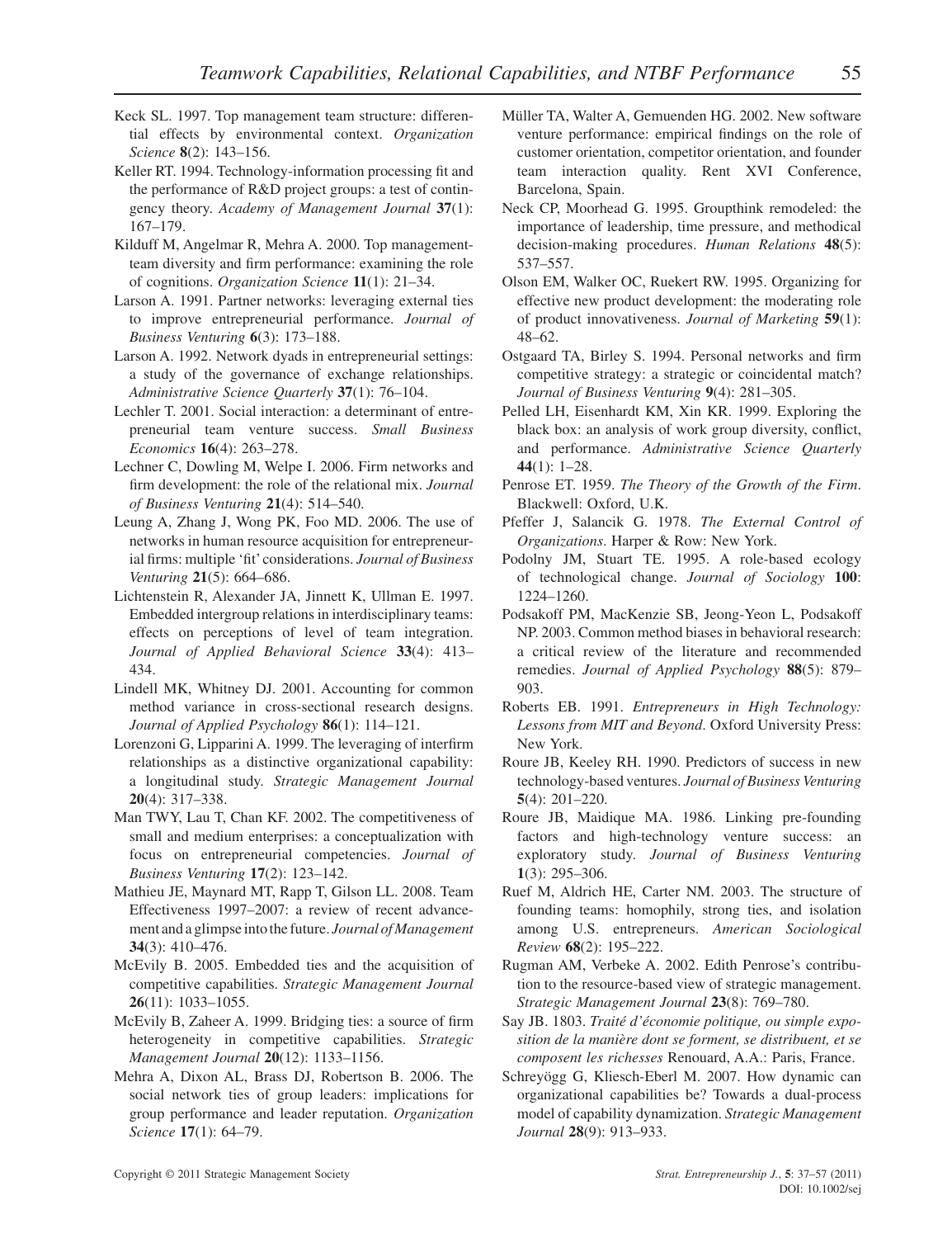Schumpeter JA. 1982. *The Theory of Economic Development:*  An Inquiry into Profits, Capital, Credit, Interest, and the *Business Cycle*. Transaction Publishers: Piscataway, NJ.

- Seers A. 1989. Team-member exchange quality: a new construct for role-making research. *Organizational Behavior and Human Decision Process* **43**: 118–135.
- Sethi R, Nicholson CY. 2001. Structural and contextual correlates of charged behavior in product development teams. *Journal of Product Innovation Management* **18**: 154–168.
- Shane S. 2001. Technology regimes and new firm formation. *Management Science* **47**(9): 1173–1190.
- Shane S. 2008. *The Illusions of Entrepreneurship: The Costly Myths That Entrepreneurs, Investors, and Policy Makers Live By*. Yale University Press: New Haven, CT.
- Shanley MT, Correa ME. 1992. Agreement between top management teams and expectations for post acquisition performance. *Strategic Management Journal* **13**(4): 245–266.
- Shortell SM, Zajac EJ. 1990. Perceptual and archival measures of Miles and Snow's strategic types: a comprehensive assessment of reliability and validity. *Academy of Management Journal* **33**(4): 817–832.
- Sicotte H, Langley A. 2000. Integration mechanisms and R&D project performance. *Journal of Engineering and Technology Management* **17**(1): 1–37.
- Sirmon DG, Hitt MA. 2003. Managing resources: linking unique resources, management, and wealth creation in family firms. *Entrepreneurship Theory and Practice* **27**(4): 339–258.
- Sirmon DG, Hitt MA. 2009. Contingencies within dynamic managerial capabilities: interdependent effects of resource investment and deployment on firm performance. *Strategic Management Journal* **30**(13): 1375–1394.
- Sirmon DG, Hitt MA, Ireland RD. 2009. Managing firm resources in dynamic environments to create value: looking inside the black box. *Academy of Management Review* **32**(1): 273–292.
- Starr JA, MacMillan IC. 1990. Resource cooptation via social contracting: resource acquisition strategies for new ventures. *Strategic Management Journal* **11**(1): 79–92.
- Stinchcombe AL. 1965. Social structure and organizations. In *Handbook of organizations,* March JG (ed). Rand McNally: Chicago, IL; 142–193.
- Stuart TE, Hoang H, Hybels RC. 1999. Interorganizational endorsements and the performance of entrepreneurial ventures. *Administrative Science Quarterly* **44**(2): 315–349.
- Stuart TE, Sorenson O. 2007. Strategic networks and entrepreneurial ventures. *Strategic Entrepreneurship Journal* **1**(3/4): 211–227.
- Talaulicar T, Grundei J, Werder AV. 2005. Strategic decision making in start-ups: the effect of top management team

organization and processes on speed and processes on speed and comprehensiveness. *Journal of Business Venturing* **20**(4): 519–541.

- Teece DJ. 2007. Explicating dynamic capabilities: the nature and microfoundations of (sustainable) enterprise performance. *Strategic Management Journal* **28**(13): 1319–1350.
- Teece DJ, Pisano G, Shuen A. 1997. Dynamic capabilities and strategic management. In *The Nature and Dynamics of Organizational Capabilities,* Dosi G, Nelson RR, Winter SG (eds). Oxford University Press: Oxford, U.K.; 334–361.
- Tjosvold D. 1984. Cooperation theory and organizations. *Human Relations* **37**(9): 743–767.
- Ucbasaran D, Lockett A, Wright M, Westhead P. 2003. Entrepreneurial founder teams: factors associated with member entry and exit. *Entrepreneurship Theory and Practice* **28**(2): 107–127.
- Uzzi B. 1997. The social structure and competition in interfirm networks: the paradox of embeddedness. *Administrative Science Quarterly* **42**(2): 35–67.
- Venkataraman S, Sarasvathy S. 2001. Strategy and entrepreneurship: outlines of an untold story. In *Handbook of Strategic Management,* Hitt M, Freeman E, Harrison J (eds). Blackwell Publishers: Oxford, U.K.; 650–668.
- Walter A, Auer M, Ritter T. 2006. The impact of network capabilities and entrepreneurial orientation on university spin-off performance. *Journal of Business Venturing* **21**(4): 541–567.
- Watson J. 2007. Modeling the relationship between networking and firm performance. *Journal of Business Venturing* **22**(6): 852–874.
- Watson WE, Ponthieu LD, Critelli JW. 1995. Team interpersonal process effectiveness in venture partnerships and its connection to perceived success. *Journal of Business Venturing* **10**(5): 393–412.
- Weingart LR. 1992. Impact of group goals, task component complexity, effort, and planning on group performance. *Journal of Applied Psychology* **77**(5): 682–693.
- West GPI, Noel TW. 2002. Start-up performance and entrepreneurial economic development: the role of knowledge relatedness, Babson Kauffman Entrepreneurship Research Conference, Wellesley, MA.
- Westhead P. 1995. Survival and employment growth contrasts between types of owner-managed hightechnology firms. *Entrepreneurship Theory and Practice* **20**(1): 5–27.
- Yli-Renko H, Autio E, Sapienza HJ. 2001. Social capital, knowledge acquisition, and knowledge exploitation in young technology-based firms. *Strategic Management Journal* **22**(6/7): 587–613.
- Zahra SA, Covin JG. 1993. Business strategy, technology policy and firm performance. *Strategic Management Journal* **14**(6): 451–478.